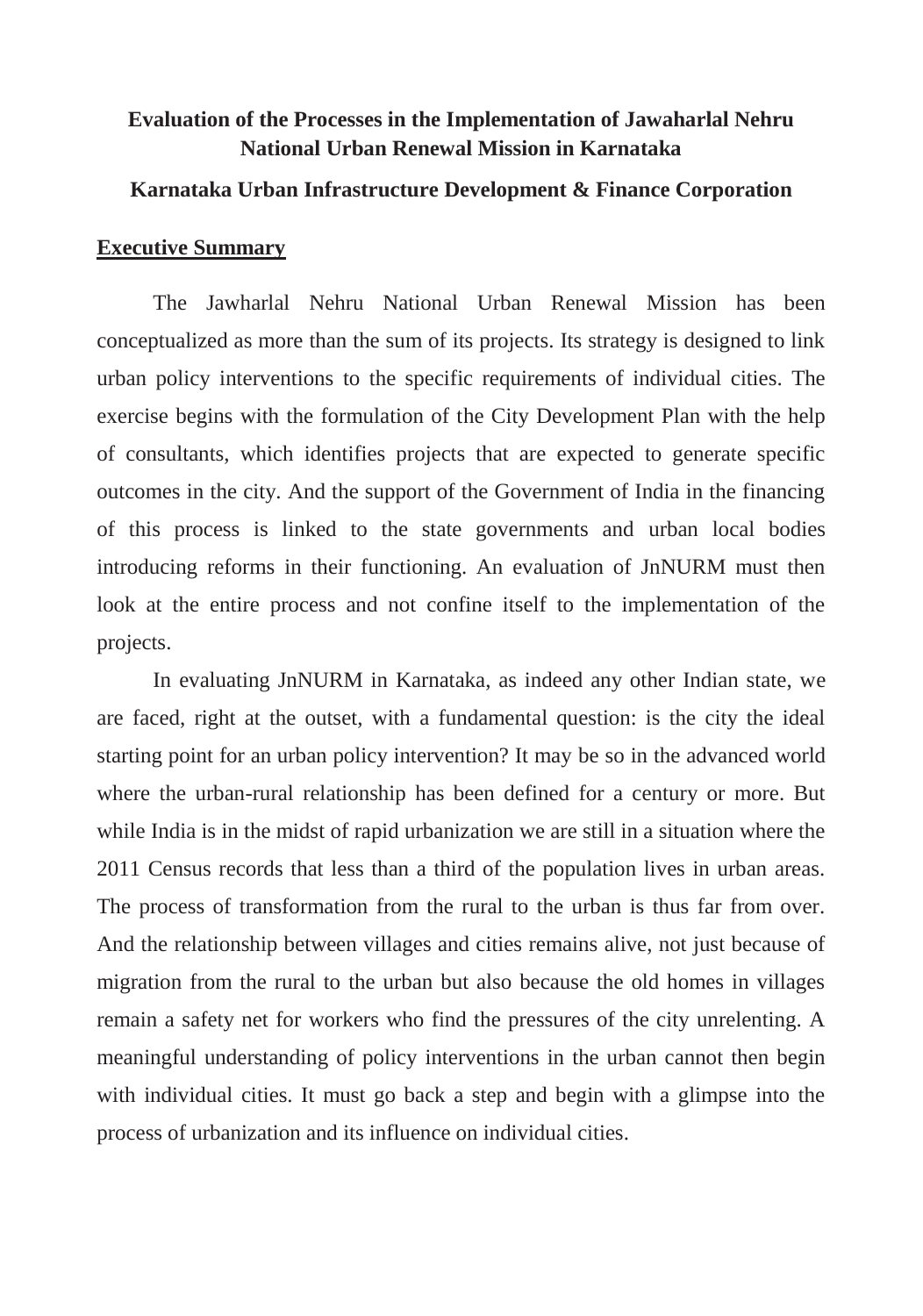The process of urbanization in Karnataka is not evenly spread across the state. In terms of trends in urbanization there are at least five distinct categories of districts. The four districts of Bengaluru, Mysore, Dakshina Kannada and Udupi are marked by strong urbanization trends. Dharwad, Bagalkot, Belgaum, Ramnagara and Bengaluru Rural have registered moderate signs of urbanization. Bidar, Kolar, Chikballapur, Haveri, Chitradurga, Hassan, Davangere, Tumkur and Chamarajnagar are districts with weak urbanization. Mandya, Chikmagalur, Shimoga, Uttar Kannada, Kodagu and Gadag raise the possibility of deurbanization. And Bellary, Gulbarga, Yadgir, Bijapur, Koppal and Raichur are districts facing population pressure in both their rural and urban areas.

In terms of the dynamic roles they play in the larger process of urbanization it is useful to categorize the districts into three groups: those that are primarily engines of growth; those that are primarily centres of skill development for the neighbouring rural population; and urban centres under population pressure and thus in urgent need of basic facilities. While the precise categorization of all of Karnataka's urban centres into these three groups is beyond the scope of this evaluation there are a couple of cases that stand out even in preliminary analysis. In addition to Bengaluru and Mysore, Mangalore with its influence over the districts of Dakshina Kannada and Udupi would be an urban centre that needs to be treated as an engine of growth. In addition, a city in the three contiguous districts of Dharwad, Bagalkot and Belgaum can also be treated as an engine of growth. While the process of urbanization may not be as strong in these districts as it is in Dakshina Kannada and Udupi, the fact that they are a part of the relatively backward region of northern Karnataka may be reason enough to develop them as engines of growth. Taking this larger picture into account would require that the City Development Plans be designed to not just cater to the needs of a particular city in isolation but also in a way that helps manage the larger process of urbanization as a whole.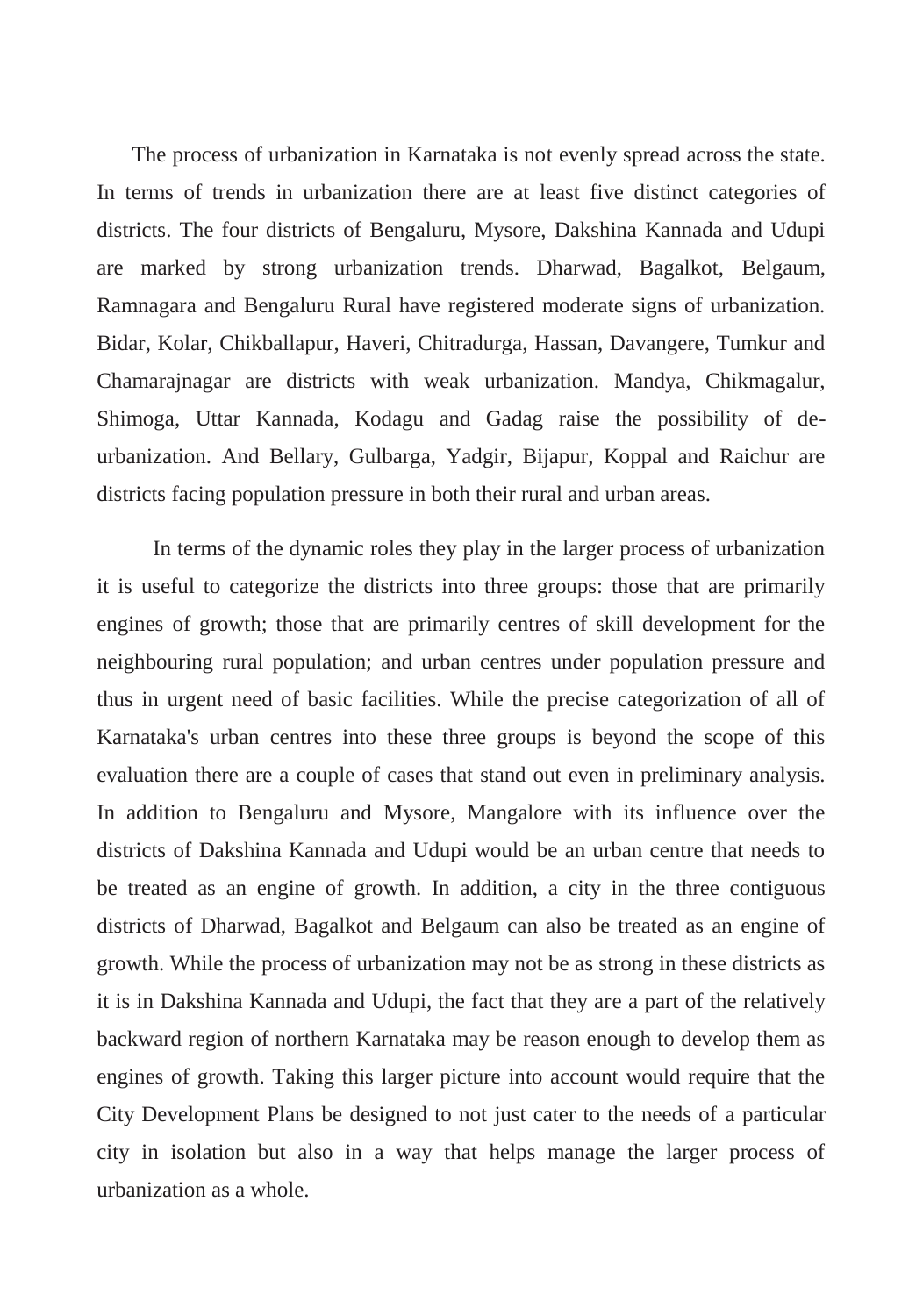#### **City Development Plans**

There are also other reasons why the current approach to the City Development Plans may need a review. At the outset, even when seen in isolation, the City Development Plans are not consistent with the task of urban renewal highlighted in the name of the Mission. The renewal of the inner city has a very low priority in the CDPs of the two Mission cities, Bengaluru and Mysore. The CDPs do relatively better when dealing with heritage, especially in Mysore. But the place of heritage in the CDP for Bengaluru, as revised in 2009, is minimal and rather superficial. It is thus clear at the very first stage of the Mission that the focus is more on urban development rather than on urban renewal.

In dealing with urban development the CDPs tended to come up short when faced with four major challenges. First, there was the challenge of the mismatch between the administrative area and the economic area of a city. The CDP was expected to plan for the area that came within the administrative boundaries of the city. Indeed, when Bengaluru transformed it administrative boundaries with the creation of the Bruhat Bengaluru MahanagaraPalike in 2007, after the first CDP was made, it was decided to create another plan leading to the revised CDP of 2009. The administrative boundaries of Bengaluru, however, left out large parts of the information technology industry, including Electronic City. As a result the area that was being planned for in Bengaluru left out the main engine of growth in the city. In Mysore too there is a mismatch between the boundaries that emerge by tracing the built up areas of the city and the administrative boundaries of the city. Moreover, the tourism circuit around Mysore, which is an important economic resource of the city, includes Srirangapatna which is beyond not only the city's administrative boundaries but also the district boundary.

The second major challenge was in terms of managing the growth of the city. The revised CDP for Bengaluru laid considerable emphasis on the development of townships.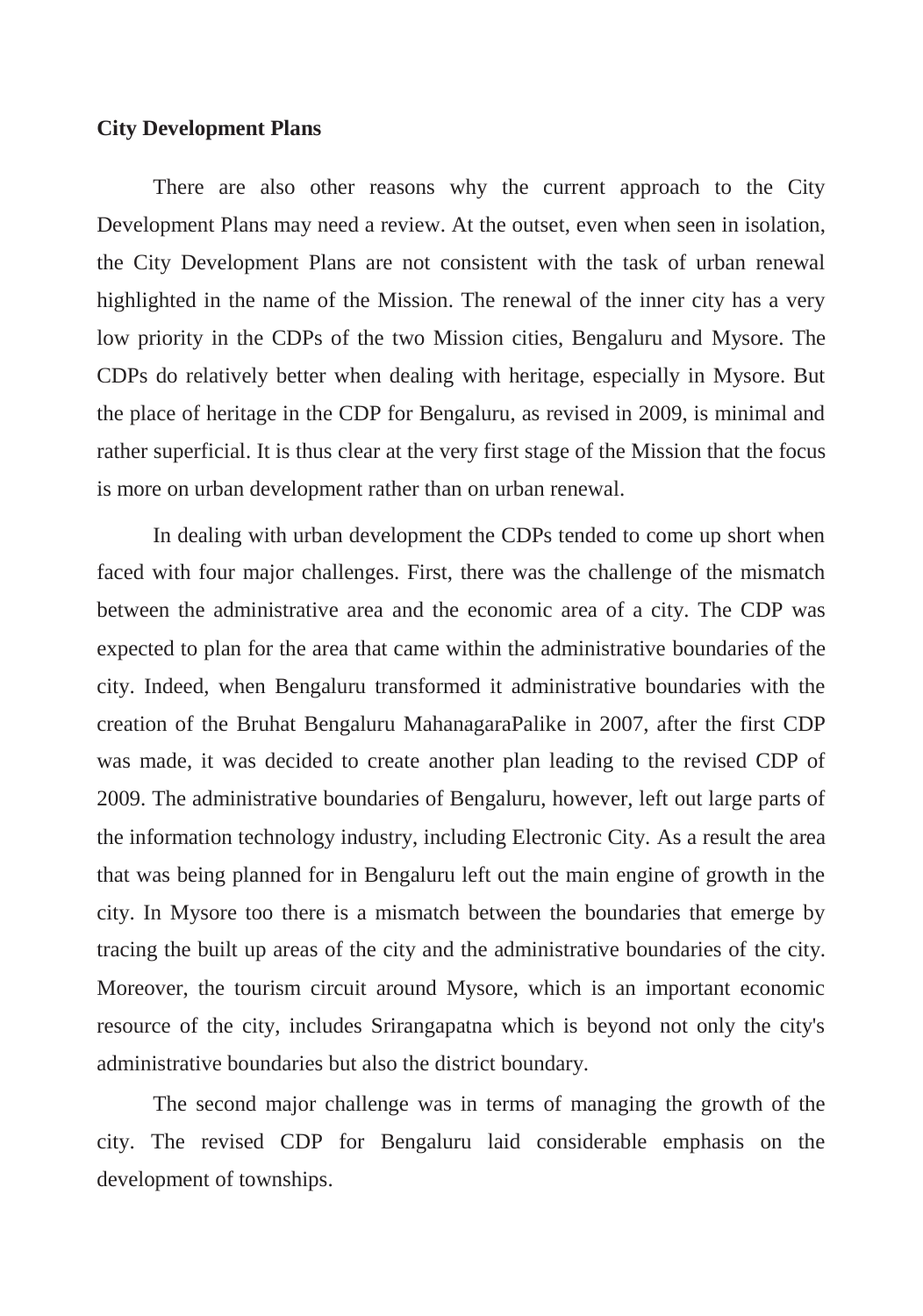It did not however adequately distinguish between a residential township and one that was built around an economic activity. Bengaluru's history suggests that townships built around an economic activity, such as the public sector townships, do succeed. But residential townships, like the one built in Kengeri, tend to stagnate until they grow towards areas of the city offering economic activity. The CDPs however focused primarily on residential townships.

A third constraint built into the City Development Plans is that the poor are believed to live only in slums. Thus projects catering to the Basic Services to the Urban Poor are entirely confined to slums. A striking result of the NIAS survey however is that slums are far from being the only places where the poor reside. Less than 30 per cent of the very poor in Bengaluru live in slums, and slums account for the residence of less than 14 per cent of the other poor. A fairly significant number of the poor live in villages that have been engulfed by the city. And over three-fourths of all of Bengaluru's poor live outside slums. The pattern in Mysore is equally interesting. The city is well on its way to becoming slum free. But this only means the poor have to live elsewhere.

A fourth limitation of the CDPs arises from the fact that when planning for the city in isolation there is a tendency to ignore the pressures that the city places on its surrounding areas. The CDP for Bengaluru shows a lack of sensitivity to the possibility of a conflict of interests between the city and the rural areas. In its SWOT analysis the CDP for Bengaluru lists the water availability in the Cauvery basin as one of the strengths of the city. But the availability of this water is subject to an inter-state dispute. It is also not clear that farmers within Karnataka will be willing to allow Bengaluru as much water as the city demands from the Cauvery. The city is already beginning to feel these pressures in poor-monsoon years.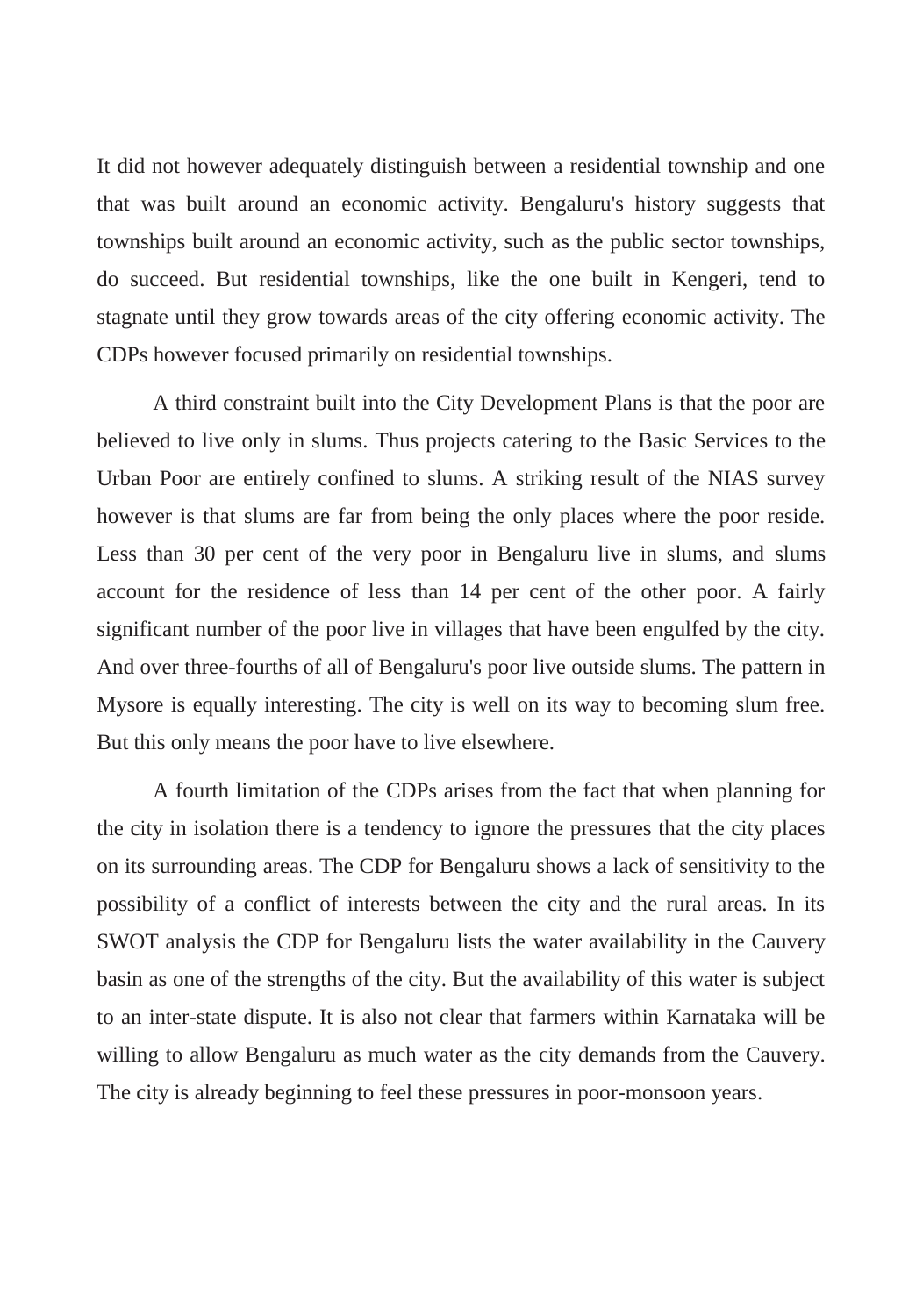These limitations of the City Development Plans were compounded by erroneous estimates of the growth in the populations of Bengaluru and Mysore. The CDP for Bengaluru begins by estimating that if existing trends continue the city (the core BMP area and the CMCs together) will reach a population of 98.15 lakhs by  $2011$ .<sup>1</sup> The CDP however goes on to argue that Bengaluru cannot maintain its growth rate and hence projected the 2011 population of Bengaluru to be just 80.15 lakhs. The 2011 Census provisional figure of the population of BBMP is, at 84.44 lakhs, more than 5 per cent greater than the estimates used in the CDP. In the case of the CDP for Mysore the error was in the opposite direction with the provisional population figures in the 2011 Census being around nine per cent less than the figure projected in the CDP. And since the projected population of the CDP was used as the basis for calculations for the subsequent sections the errors were transferred to the rest of the Plans.

### **Choice of Projects**

In theory, the implementing agencies are expected to develop a shelf of projects based on the CDPs and JnNURM guidelines. But with the CDPs being less than overwhelming, these agencies have gained a greater freedom in their choice of projects. Indeed, it is not entirely unknown for the implementing agencies to already have a shelf of projects which they try to carry out either through their own funds or through funds from various lending agencies. They then try to use the JnNURM funding as an alternative source of finance.

In making these projects consistent with JnNURM requirements, as well as in later stages of the process, consultants play an important role. Their inputs are used both in the formulation of the detailed project report and the management of the implementation of projects. Each component under JnNURM has its own panel of consultants and it is rare to see a consultant working on a range of projects under different components. In dealing with consultants both at the level of the CDP and individual projects there is the challenge of finding the appropriate inputs that they can provide. On the one hand, in cases where their inputs are not in line with government thinking, there is the possibility of officials not buying into the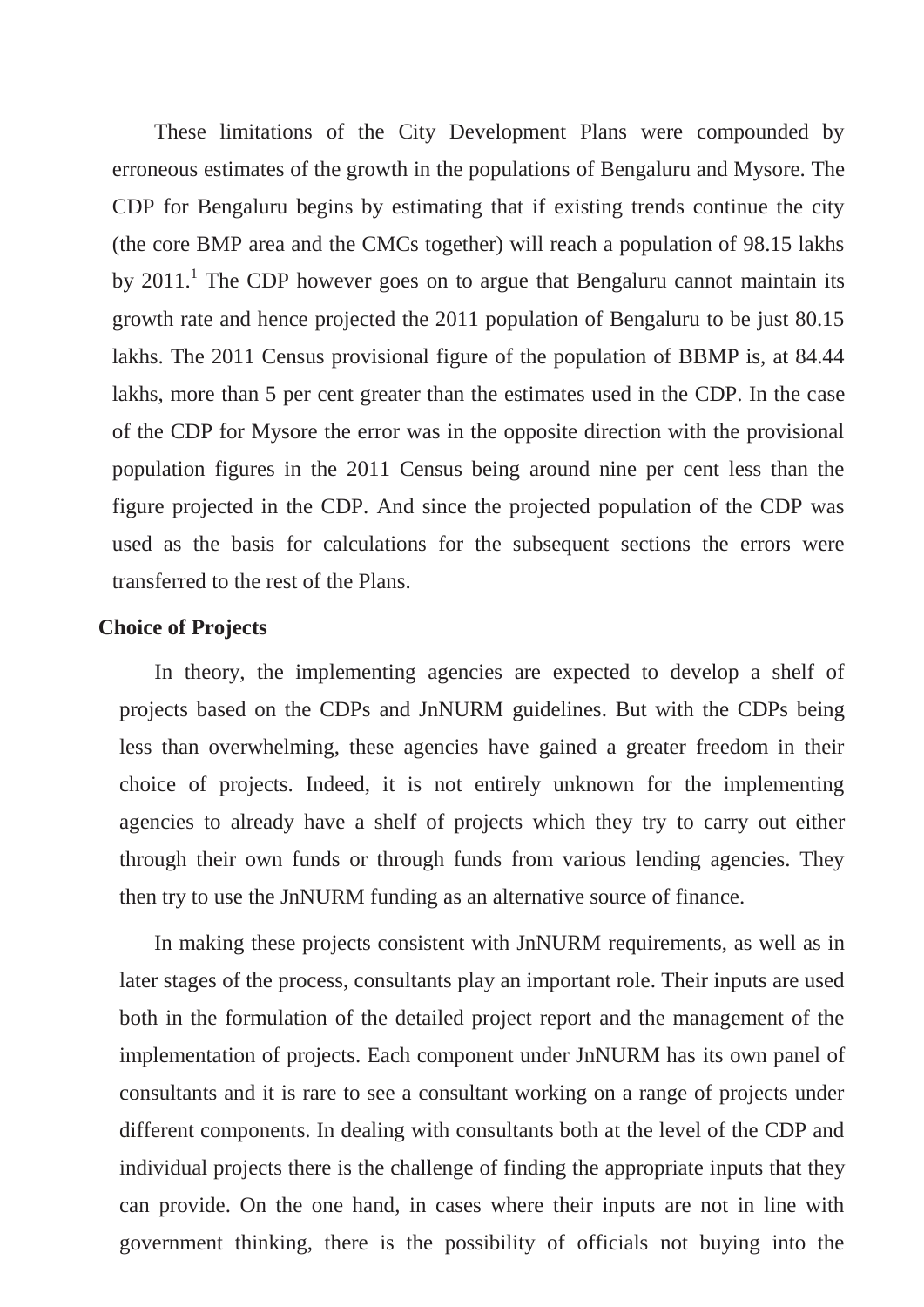recommendations of the consultants. On the other hand, when consultants merely rearticulate official thinking their value to the entire process is reduced.The system works best only when the knowledge deficits in official circles are clearly identified and the consultants brought in to remove them. In such cases the officials take responsibility for the entire strategy even as they make full use of inputs sought from consultants.

Given the prominent role played by the implementation agencies in the choice of projects the overall direction of JnNURM in Karnataka has to be traced from the patterns that emerge on the ground. JnNURM is predominantly an urban infrastructure programme. The Urban Infrastructure and Governance (UIG) component accounts for around two-thirds of the approved costs of JnNURM projects. Together with the costs of the projects under the Urban Infrastructure Development Schemes for Small and Medium Towns (UIDSSMT), infrastructure accounts for nearly four-fifths of the approved costs of JnNURM. The relative importance given to infrastructure when compared to anti-poverty components is large enough in the small and medium towns with the approved costs in infrastructure accounting for twice the approved costs in schemes for the poor. Bengaluru and Mysore reveal an even sharper difference as in the two Mission cities taken together infrastructure accounts for well above four times the costs of the Basic Services to the Urban Poor component.

A second, somewhat predictable, pattern that emerges from the distribution of approved costs is the primacy of Bengaluru in JnNURM in Karnataka. The projects in Bengaluru account for 61 per cent of the total approved costs of projects under JnNURM in the state. This dominance occurs within a larger preference for the chosen JnNURM cities over other small and medium towns. Bengaluru and Mysore, taken together, account for over four-fifths of the approved costs of JnNURM projects in Karnataka. This pattern is consistent with the focus of JnNURM on major cities.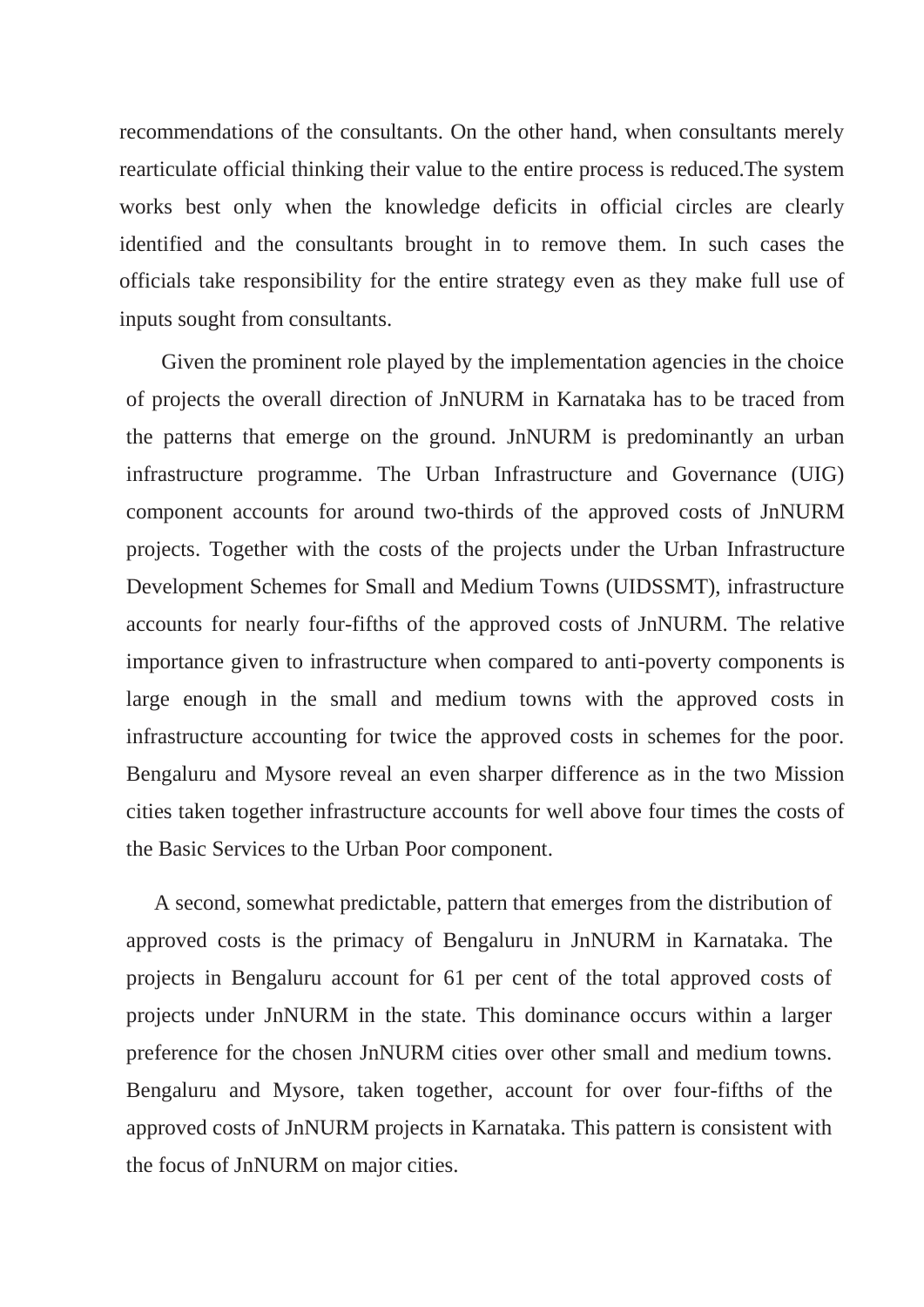### **Choice of UIG Projects**

Within this dominance of Bengaluru and Mysore there is a further concentration in specific sectors of Urban Infrastructure and Governance. In both Bengaluru and Mysore mobility has an important place in terms of approved costs under the UIG component of JnNURM. Transport accounts for as much as 44 per cent of the approved costs of UIG projects in Mysore. The number seems somewhat lower for Bengaluru at 22 per cent. But once we add other mobility related projects like underpasses, grade separators, sidewalks and flyovers to the list, the share goes up to a third of the approved costs of UIG projects. In Bengaluru drainage projects as well as storm water drains account for close to another third each of the approved costs. As a result the three sectors – mobility, storm water drains and other drainage – account for 99 per cent of the approved costs.

In Mysore the degree of concentration of approved costs of projects under JnNURM across different sectors is less, even if only in comparison to Bengaluru. The non-transport related projects under the UIG component do have one major alternative focus in water projects. The water sector accounts for 33.9 per cent of the approved costs for UIG projects so that water and transport together account for nearly 78 per cent of the total UIG costs. But the remaining 22.1 per cent is distributed across several sectors: storm water drains, heritage, zoo infrastructure and solid waste management.

The picture that emerges from the mobility related projects under JnNURM in Bengaluru is one that is focused primarily on improving the conditions for vehicular traffic. Underpasses, grade separators and flyovers are meant to increase the speed of the traffic, the TTMCs help organize the bus system as well as provide parking, and the Volvo and Marco Polo buses are expected to tempt car and other private vehicle users to switch to public transport. Some of the other projects mentioned in the CDP, particularly those relating to pedestrians and cyclists do not find a place in the projects that were chosen.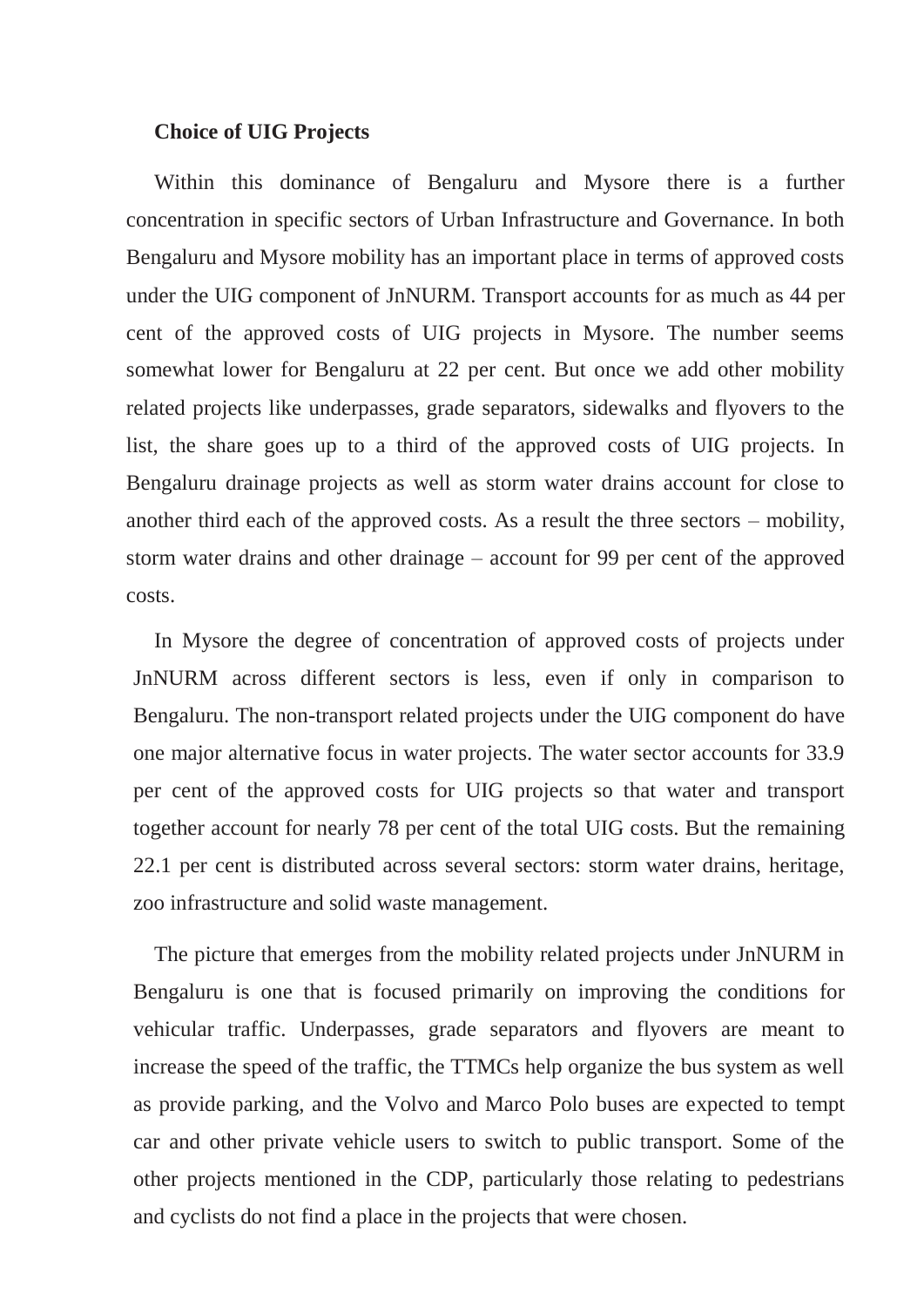In Mysore too the JnNURM projects that gained approval were designed to help vehicle users. The two-lane Bengaluru to Mysore-Nanjangud segment of the Outer Ring Road was to be upgraded to six lanes. Transport infrastructure facilities were to be developed, including building of an Intelligent Transport System and an Innovative Environment Project for Mysore city. JnNURM also funded the acquisition of 150 buses.

The storm water drain system in Bengaluru has come under severe strain due to the inadequately planned growth of the city. BWSSB notes that cleaning natural drains is becoming a challenge for most municipal authorities owing to factors such as the discharge of untreated wastewater, encroachment, and illegal buildings. This has led to the overflow of storm water or the flooding of rainwater. This is most visible when roads turn into drains, and there have also been deaths in storm water drains and flooding of houses. The NIAS survey points out that this challenge is particularly serious in some of the older areas of the city, with the West Zone being the most seriously affected. The CDP has suggested the construction, remodelling and rehabilitation of storm water drains and roadside drains, removing silting, construction of retaining walls, laying of beds, providing enabling and awareness information architecture, and Green Area development. JnNURM has targeted the most urgent task of remodelling primary and secondary storm water drains in the four major valleys, namely Hebbal valley, Vrushabhavathi valley, Koramanagala valley, and the Challaghatta valley.

Solid waste management is an issue that has reached crisis proportions in Bengaluru. This problem may have been accentuated in Bengaluru by the city's decision to rely almost entirely on door-to-door collection of household garbage. The NIAS survey saw as many as 20.5 per cent of the households in Bengaluru admiting to disposing their garbage at the street corner. This problem is particularly acute in the slums as well as the outlying zones of Byatrayanapura and Rajarajeshwarinagar. And since street corner garbage bins have been removed in most parts of the city, a significant portion of the city's garbage is left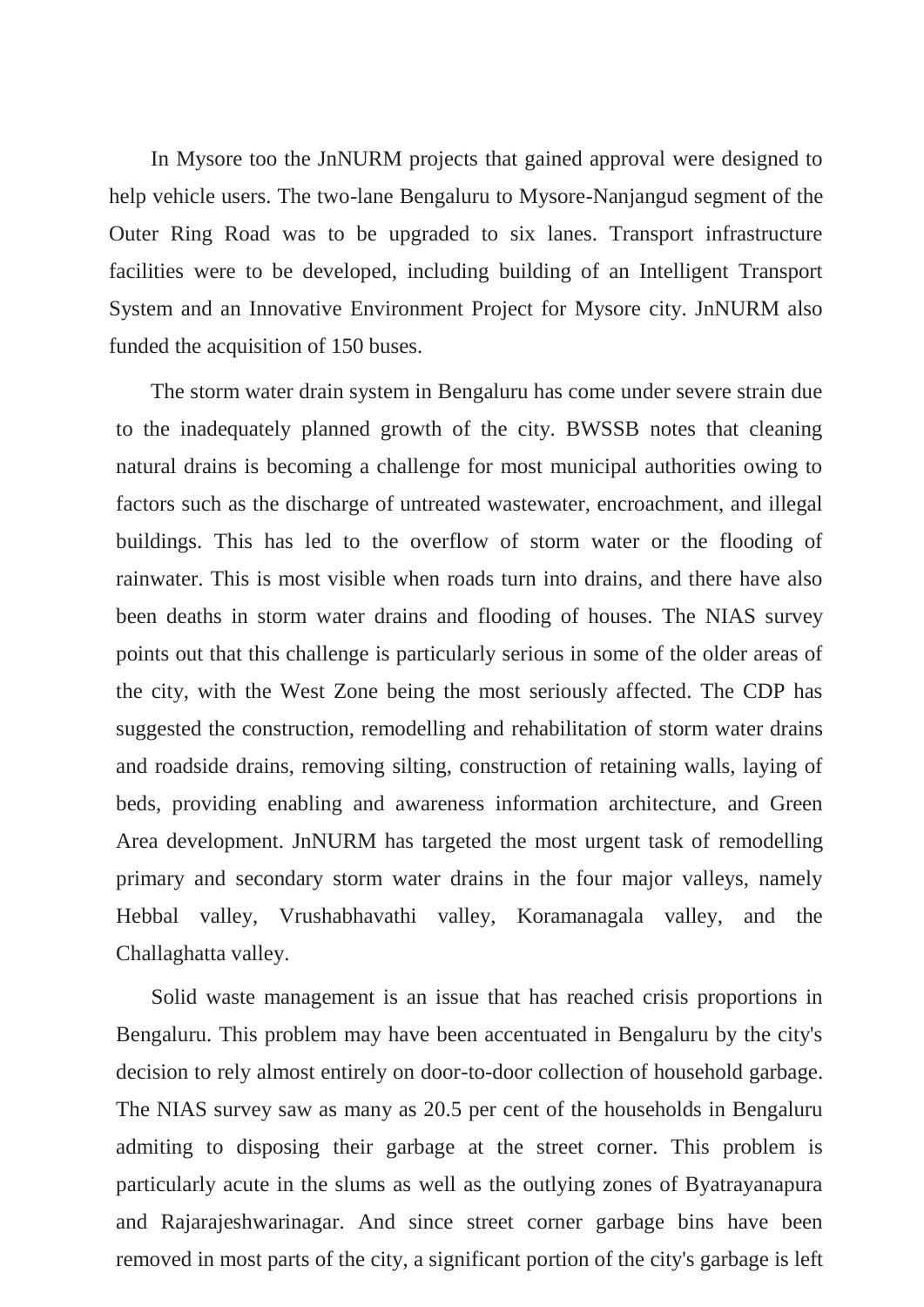directly on the side of the streets. In contrast Mysore's performance in garbage collection is very much better with as high as 97.2 per cent of the households saying they use the corporation's collection system.

The BBMP has been planning a strategy to deal with the challenge of solid waste, including developing Public Private Partnerships at different stages of the MSW management cycle through service contracts, management contracts and concession contracts.Municipal Solid Waste Management in Bengaluru is not however funded under the JnNURM initiative.

The projects that have been chosen under JnNURM in Mysore show a greater awareness than the CDP of the need for a broader approach to solid waste management. As of March 2013, MCC has approved ` 29.85 crores for the development of an integrated municipal solid waste management plan using the PPP model.

Water supply is potentially Bengaluru's most serious infrastructure concern. The city originally relied on the many lakes within it. But as the lakes dried up and the lake beds put to other uses, Bengaluru became more dependent on river water and groundwater. Till recently the north of the city was supplied largely through water from River Arkhavati. But now that source too has dried up, leaving Bengaluru dependent on only the River Cauvery and the city's groundwater. There are already some signs of an emerging crisis visible in the access to water in Bengaluru.

The crisis is accentuated by the problems of uneven distribution. There is differential access to tap water both across different zones of the city as well as across economic classes. In two of the zones in the periphery of the city, Rajarajeswarinagar and Byatarayanapura, more than half the households do not have a functioning tap inside them. The economic divide is reflected in the fact that over 80 per cent of the households in the slums of Bengaluru do not have a functioning tap inside them.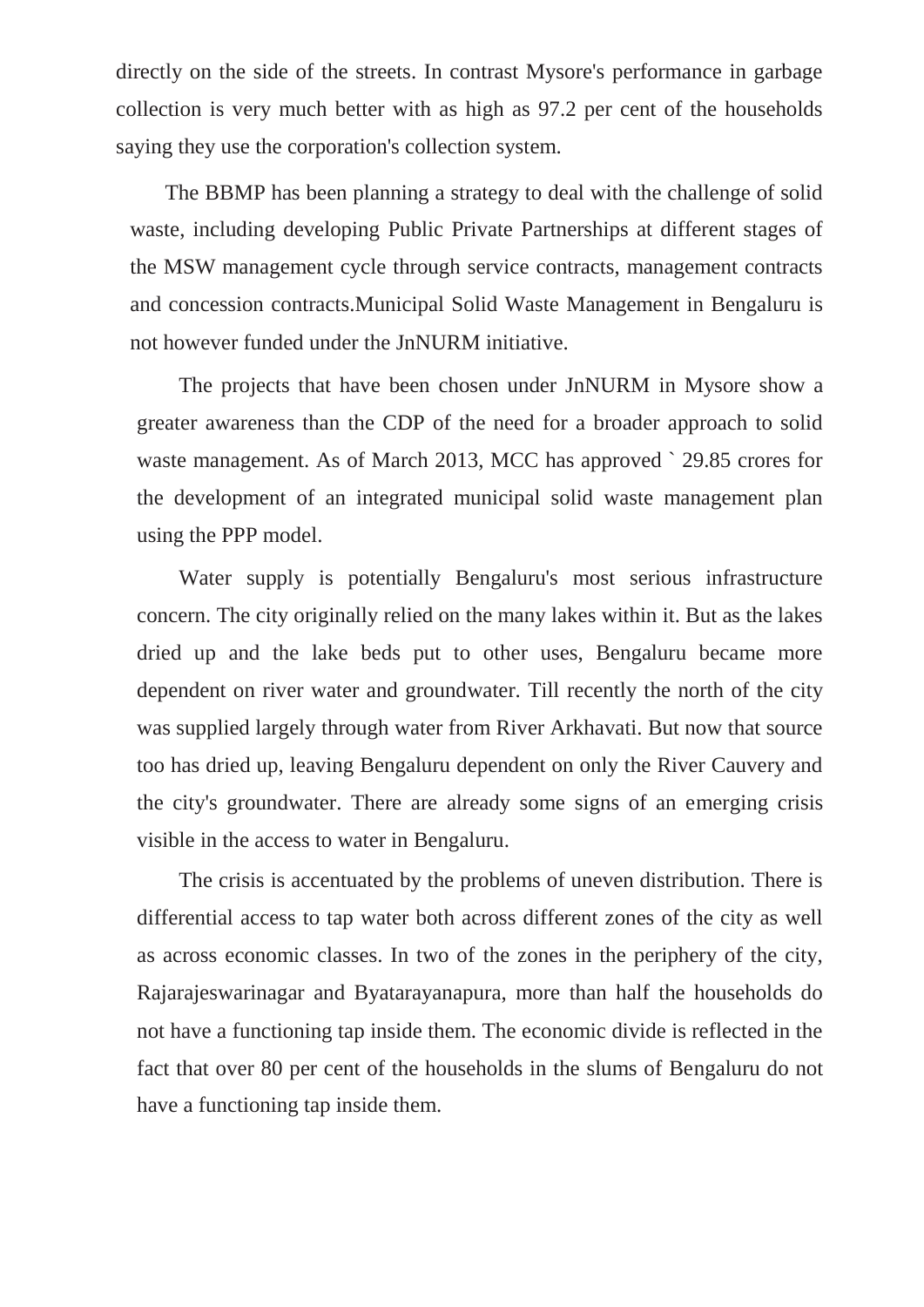JnNURM's contribution to addressing this emerging water crisis is through two major projects. The first of these approved projects is the augmentation of drinking water to the seven former municipal councils that form the periphery of Bengaluru. This is to be done by providing an additional 100 million litres per day from Cauvery Water Supply Scheme,Stage IV,Phase 1. The second approved project seeks to develop bulk flow metering and monitoring systems for Bengaluru's water distribution network.

The water crisis in Mysore does not appear to be as severe as that in Bengaluru. The proportion of households without a functioning tap inside them is only a fraction of that in Bengaluru. This is also true for all the indicators of water stress that the table lists: using public taps, buying water from tankers or in pots, or buying drinking water in cans. The difference however seems primarily one of magnitude. The issues that affect water supply and distribution in Mysore are similar to those in Bengaluru, only they are on a smaller scale.

The main thrust of the JnNURM influence on the water situation in Mysore is on modernization and augmenting water supply. The focus on modernization was also enhanced by the Centre. The only suggestion to change a project in the JnNURM process came in the case of a water supply project in Mysore where the CSMC suggested that the proposed water scheme be converted to a 24/7 supply scheme.

Despite being a globally recognized metropolis Bengaluru is still short of ensuring that every household has a toilet within it. The NIAS survey indicated that three per cent of households in Bengaluru do not have a toilet within them. What makes the problem more serious is that there are some parts of the city where the problem is much more pronounced. In at least one zone in the periphery of Bengaluru, Mahadevapura, the proportion is nearly 12 per cent. And in the slums across the city the proportion of households without a toilet in them is as high as 22 per cent.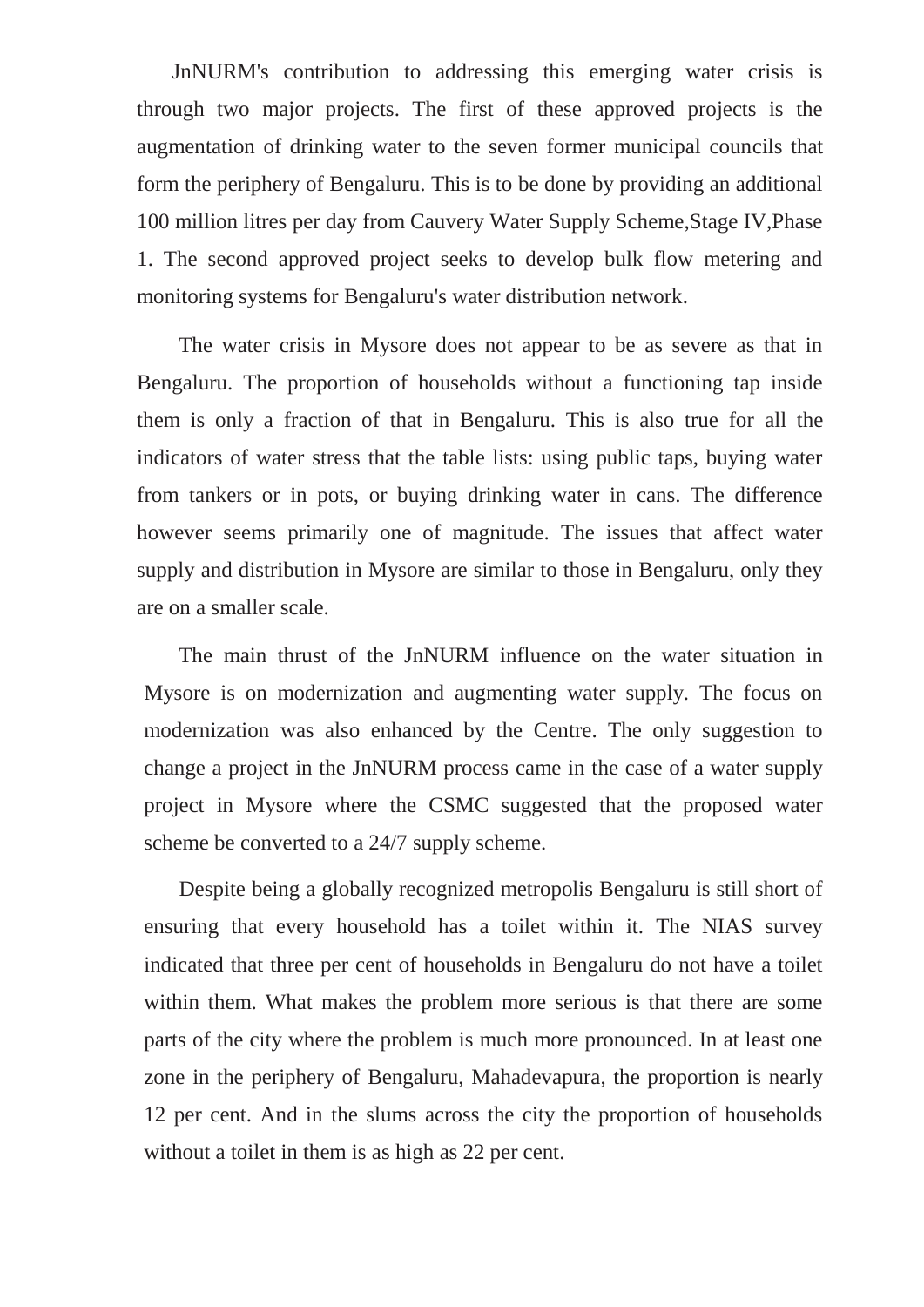The situation is made worse by pressures that have been developing on the underground sewage network. The capacity of the sewers, both primary and secondary, is insufficient. With storm water also getting into sewage lines there are increased sewage flows in the rainy season, sometimes even leading to the mix of sewage and rainwater overflowing onto streets. Just as storm water gets into sewage lines, there is also the problem of sewage getting into storm water drains. Sewers from slums and low-lying areas are sometimes directly connected to storm water drains. This also contributes to the pollution of lakes and the resultant growth in the number of mosquitoes. JnNURM addresses the challenge of sanitation and sewage in Bengaluru at multiple levels. It has two approved projects focusing on sanitation in the erstwhile City Municipal Councils of Krishnarajapuram and Mahadevapura. Other projects look at the underground drainage systems in Yelahanka, Kengeri, Rajarajeshwarinagar, Dasarahalli, Byatarayanapura and Bommanahalli. In addition, a project seeks to replace or rehabilitate parts of the existing sewerage system of Bengaluru.

Mysore is one of the oldest cities to have an underground drainage network. Most of the old city had underground drainage by 1904. JnNURM projects are aimed at remodelling the underground drainage (UGD) network in the old areas of the city and developing a sewage treatment plant (STP) for the areas that are currently not covered.

The heritage strategy of JnNURM in Karnataka is focused primarily on Mysore. The Mysore CDP focuses on the six areas which have been highlighted in the JnNURM heritage tool kit. These are mainly defining the importance of heritage, identifying, listing and grading heritage buildings, understanding the legal status as well as the institutional set up, sorting out the financial system and also the infrastructure which is required to promote tourism around heritage buildings.

 Two main projects have been approved under the heritage component of JnNURM. The first project focuses on the heritage core and urban renewal.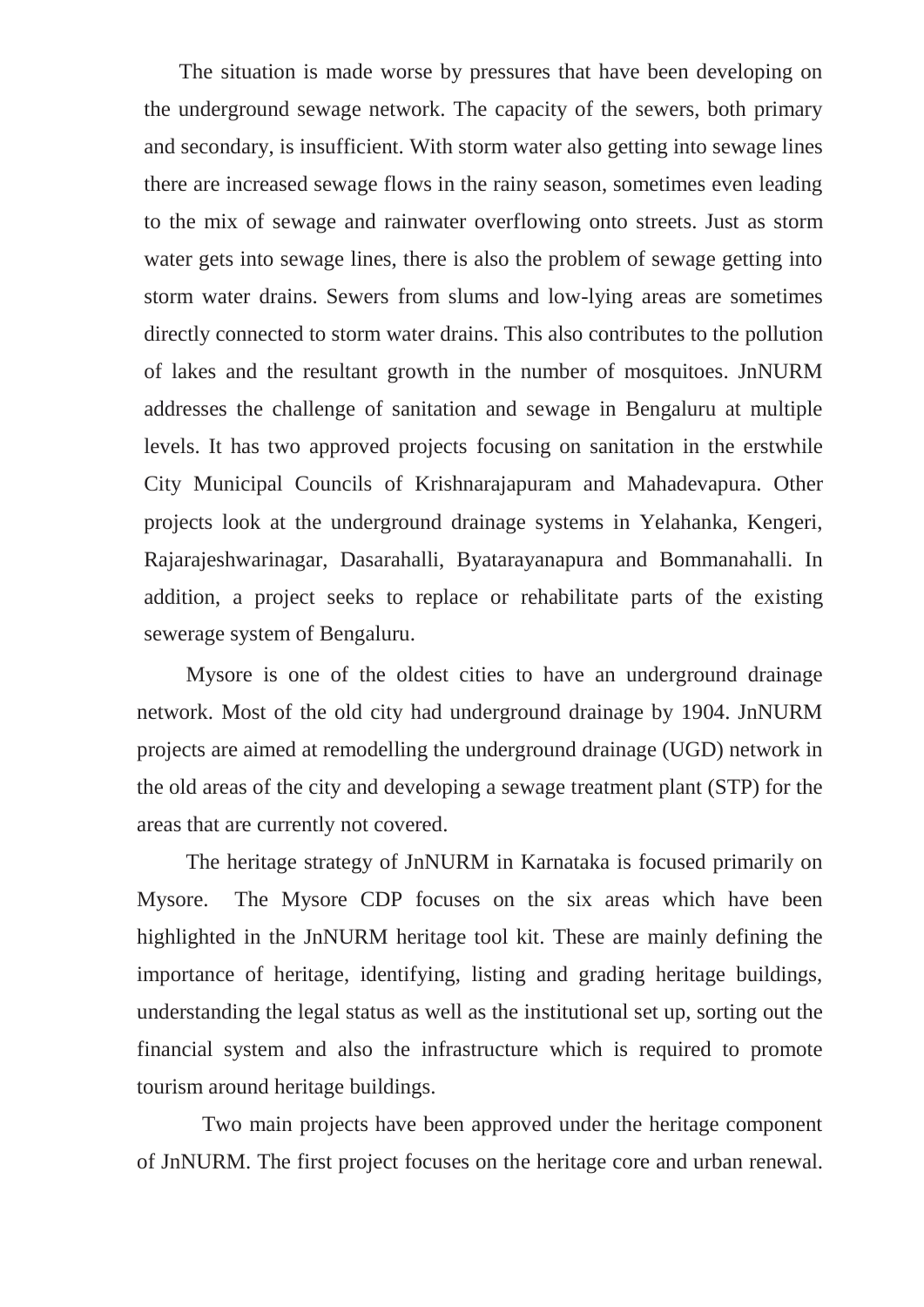And the second is on water management through surface and rainwater harvesting at Sri Chamarajendra Zoological Gardens.

The Bengaluru CDP however is not as comprehensive. It outlines the various well known tourist destinations in Bengaluru and proposes to renovate 300 heritage buildings, develop cultural centers, budget hotels and convention centers. There has however been no heritage project approved under JnNURM for Bengaluru.

## **Choice of UIDSSMT Projects**

The Urban Infrastructure Development Scheme for Small and Medium Towns (UIDSSMT) was launched by simply merging the two then existing schemes: the Integrated Development of Small and Medium Towns (IDSMT) and Accelerated Urban Water Supply Programme (AUWSP). The choice of specific projects is expected to be based on City Level Investment Plans (CLIPs). But the shortfalls in the small and medium towns are so widespread that a large number of projects come into consideration. And the possibilities were further extended by a willingness to go beyond the strict prioritization in individual CLIPs. A look at CLIPs for 18 of the 30 towns with UIDSSMT projects reveals that in nine of them the projects were among the priorities listed in the plans while in another nine they were not. But the projects were generally among the important infrastructure requirements of the towns. Water and drainage account for the major chunk of the 38 UIDSSMT projects spread over 30 districts. Water supply alone accounts for over 60 per cent of the approved costs of UIDSSMT projects. Storm water drains and underground drainage taken together account for around 22 per cent of the approved costs of projects, with projects covering roads and drains accounting for over 16 per cent.

The multiplicity of factors determining the choice of UIDSSMT projects may make it difficult to come up with a simple explanation for their location. It is quite clear,though, that the projects are not evenly distributed across the state. As many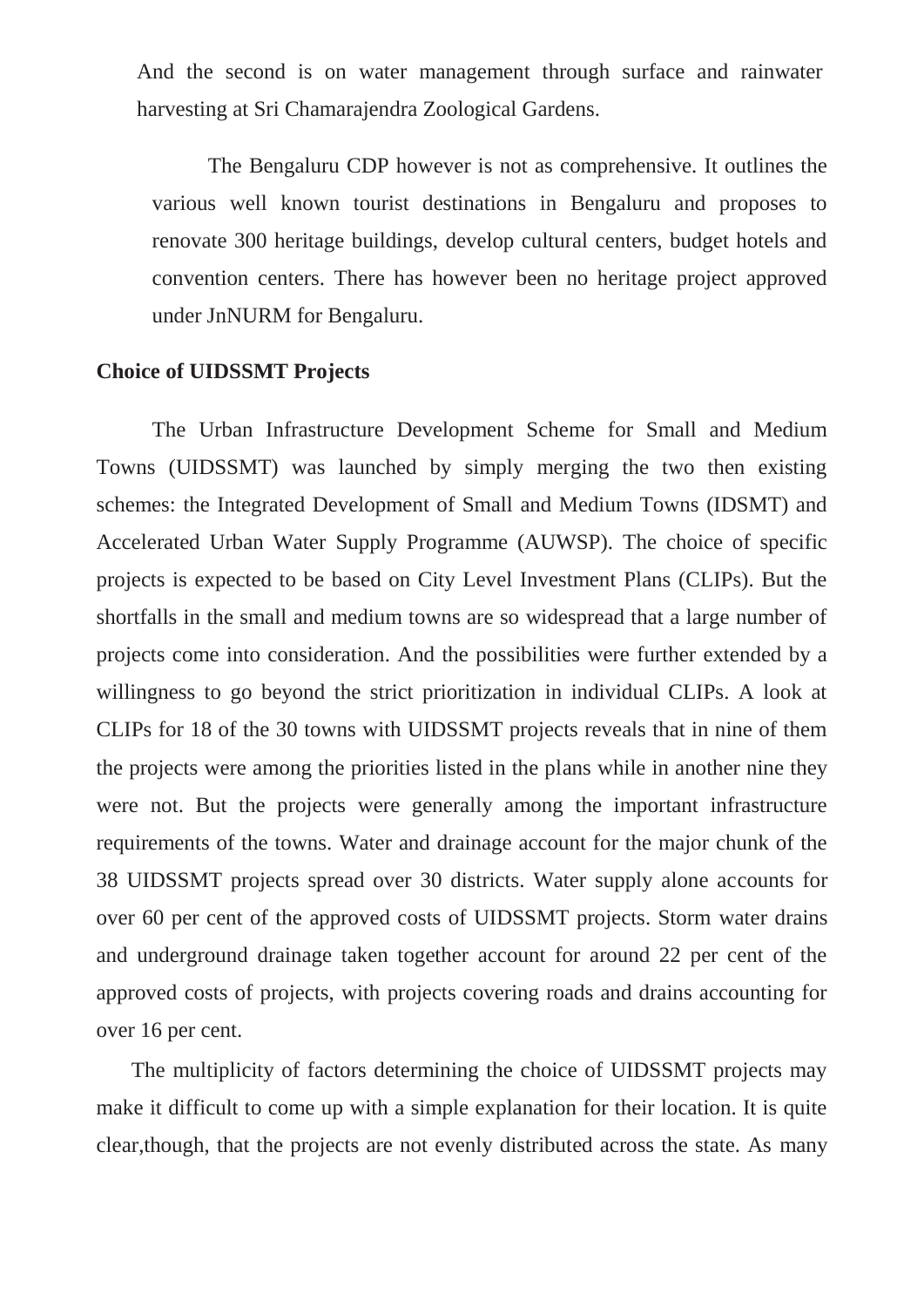as ten eligible districts – Chamarajanagar, Kodogu, Udupi, Chikballapura, Tumkur, Chitradurga, Bellary, Raichur, Gulbarga and Bidar – have not received any projects while the per capita cost of projects in some other districts is quite high. And there is no apparent reason related to urbanization that explains this distribution. There are zero project districts in regions that are rapidly urbanizing, like Udupi; districts that are deurbanizing, like Kodagu; and districts that we have classified as being under population pressure, like Gulbarga. The case of Udupi is particularly interesting as it is getting no support for its own internal tendency to urbanize.

### **Choice of BSUP Projects**

JnNURM calls for an inclusive approach to the challenge of providing basic services to the urban poor. In practice, though, a considerable part of this inclusiveness is lost. The first source of loss of inclusiveness is the method used to identify the poor. As has already been pointed out, JnNURM identifies the poor as those living in slums, while the NIAS survey shows a significant proportion of the poor do not live in slums.

A further scope for exclusion of the poor has been built into the JnNURM initiative concentrating on housing alone. As a result the focus of the projects was concentrated on services that could be expected to come with housing, such as water and sanitation. And by the very nature of the projects, these services account for only a small fraction of the total costs. Moreover, since these facilities came with the JnNURM houses they did not quite address the problem in the other poor households. This is a particularly serious concern in a situation where nearly all the houses in slums have to use either public taps or shared taps.

There should, arguably be greater concern on the health front. JnNURM is expected to address these concerns by providing health centres. But the size of these initiatives is meagre when compared to the task at hand. The minimal expenditure on health facilities must be seen in the context of the crisis of confidence that the poor have in the urban health system. This is perhaps most evident in the decision the poor make on where their children should be born. The NIAS survey indicated that in Bengaluru, over the preceding three years of the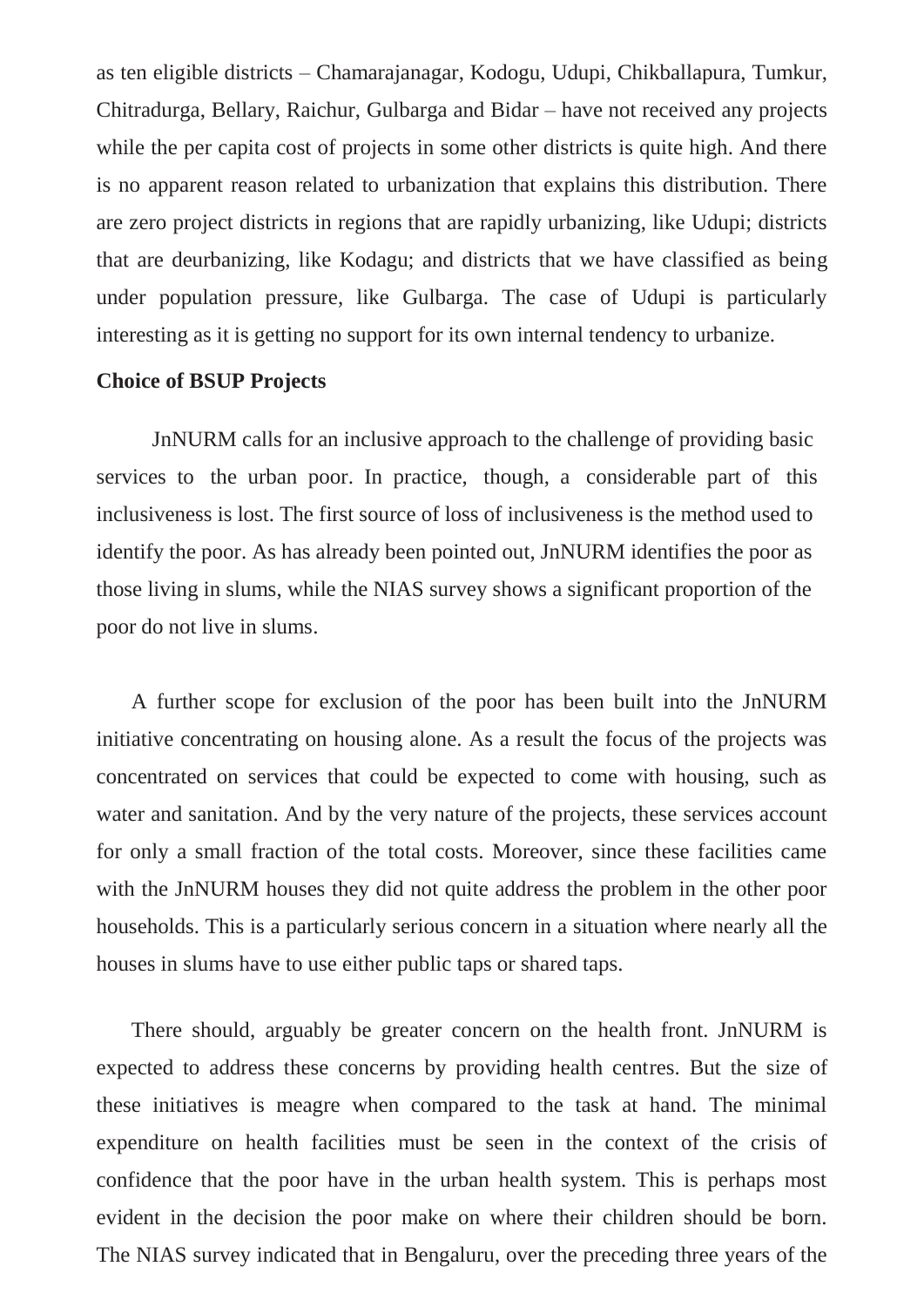survey less than a fifth of slum dwellers and well below half of the lowest asset category went to government hospitals to give birth. Being forced into the hands of more expensive private nursing homes and hospitals the poor considered other options, with around 16 percent of them giving birth at home. And when they have a more stable place to stay, even if it is in a slum, close to 36 per cent of the births are at home. If we add those in slums who go back to their hometown or village for the birth, close to half the slum population of Bengaluru prefers not to use the medical facilities the city provides, whether public or private for the birth of their children.

In education the situation would appear to be a little better. Almost all children between 5 and 15 in both Bengaluru and Mysore are attending school, though this is still not quite the 100 per cent that it should be. More importantly the very significant proportion of children, even of the poor, who take tuition after school could be interpreted as a vote of no confidence in the quality of education provided in class. And the JnNURM response is almost non-existent. Housing projects that had existing educational facilities close by have not been provided with new ones in the plan. Consequently in Bengaluru, providing school buildings to BSUP houses is expected to cost barely ` 0.2 crores out of the total infrastructure cost ` 113.84 crores. In Mysore, there is no provision for school buildings in the ongoing projects; however, there is a provision for an informal education centre that is expected to cost ` 0.19 crores.

Within this framework the Basic Services to Urban Poor component of the JnNURM generated 14 projects in Bengaluru.While the pattern in terms of number of units suggests a focus on construction, the picture in terms of dwelling units – a more relevant indicator – points to a clear emphasis on rehabilitation. Nearly two-thirds of these units – 14,754 units – were under rehabilitation projects.

In the development strategy for slums there is a strong case for an in-situ approach. This allows for minimal displacement of the population, allowing them to remain as close as before to their workplace and possible schools for their children.And an attempt was made to prefer this approach.In-situ development accounted for 66 per cent of the dwelling units in Rehabilitation projects, 72 per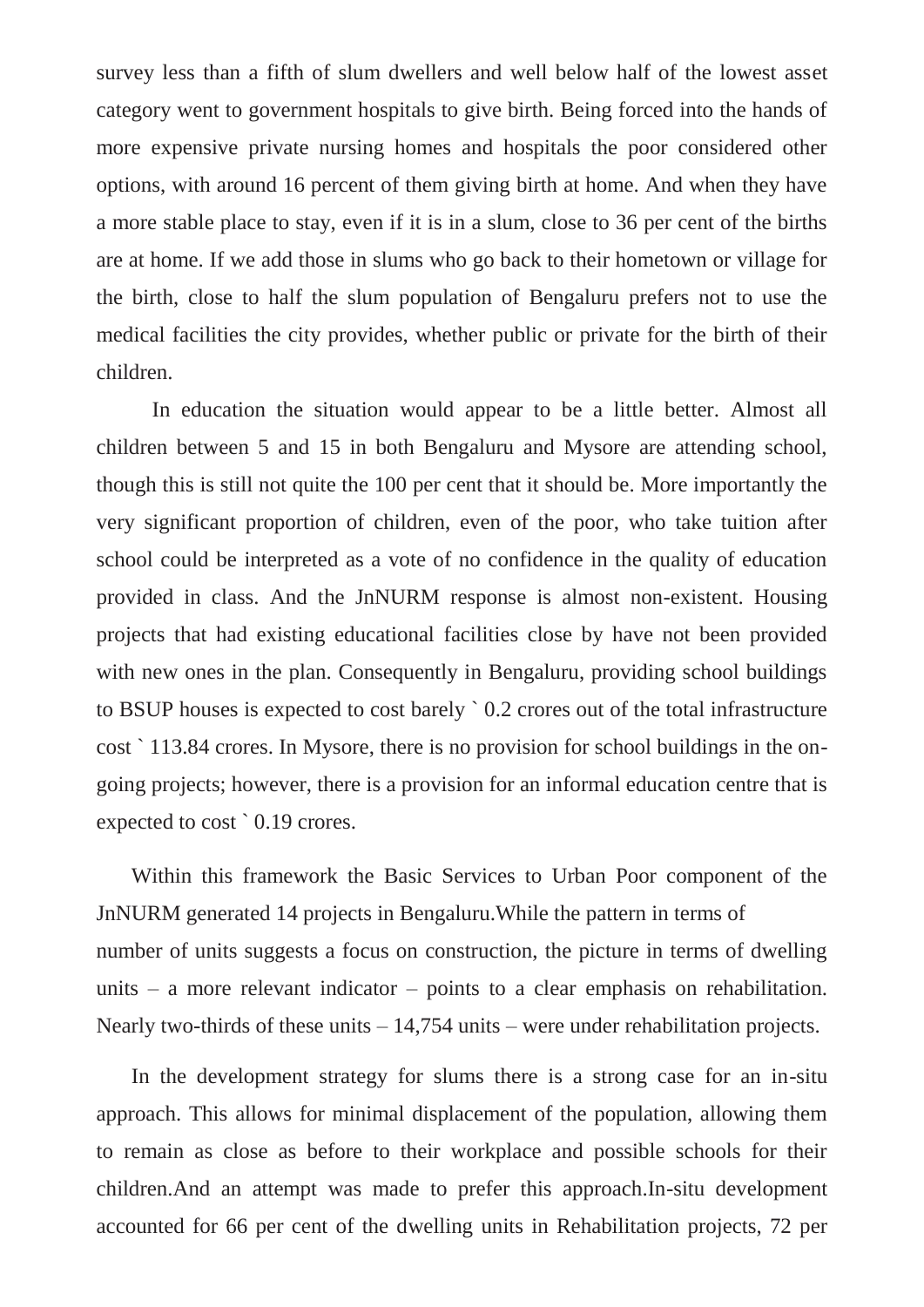cent in Construction projects and 90 per cent in Redevelopment projects in Bengaluru. The preference for in-situ projects can be seen in Mysore as well, though the success has been a little less than in Bengaluru.

## **Choice of IHSDP Projects**

As in the case of the UIDSSMT projects the distribution of Integrated Housing and Slum Development Programme projects is also not even across the state. There is a large contiguous belt consisting of Kodagu, Dakshina Kannada, Udupi, Uttara Kannada, Haveri and Davangere that have not received any IHSDP projects. Along with Bijapur and Charmarajnagar they constitute a set of eight districts that have not received any projects. They stand out in contrast to Ramnagara that has received the most attention. It must be pointed out that three districts Udupi, Kodagu and Chamarajnagar have been completely left out of the JNURM process: they are not eligible for the UIG and BSUP projects and have not been given any UIDSSMT or IHSDP projects.

### **Implementation of Projects**

There are then two distinct stages in evaluating the effects of JnNURM. The first step is to look at the implementation of the projects. It is only after the projects have been completed that we can move on to the question of looking at their outcomes. The process of implementation of projects is sought to be controlled primarily through the release of funds. Till early 2013 instalments were released once the utilization certificate was submitted; this process has been changed wherein the release of funds has been tied up with the physical progress of the project. This process of monitoring is undoubtedly useful in preventing leakages of funds as well as monitoring the quality of the assets created. But they are less sensitive to delays, as holding back funds is the instrument of enforcing control.This monitoring process is also not adequately equipped to help identify and remove other causes of delays, which are widespread cutting across various centres.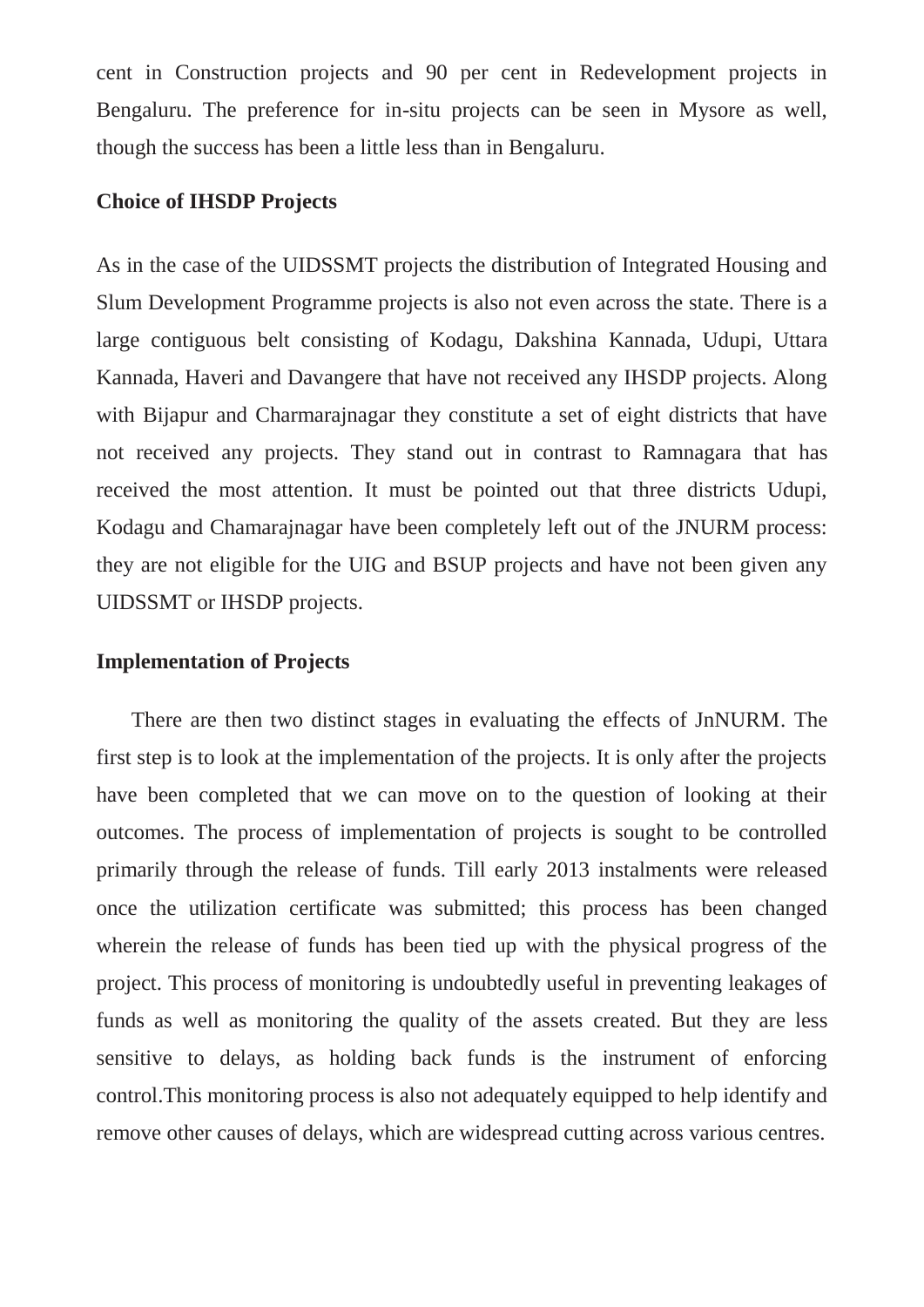### **Implementation of UIG Projects**

Transportation projects are among those that have had the least delays, though they have not always been completed on schedule. Since the projects in Bengaluru have all been completed it is possible to gain some insights into their outcomes for the city. The TTMCs have, in effect, three broad roles: they improve the bus terminuses; they provide parking facilities, and they are revenue generating assets that taps the real estate value of land owned by the transport corporations. With over three-fourths of the built up space being used up for parking and office space that is rented out, the TTMCs are clearly a successful exercise in creating revenue generating assets. Since over a fifth of the built up space is available for bus depots, terminuses, passenger amenities, and office space for BMTC there is a significant contribution to the smooth running of the bus system as well.

In evaluating the effect of the buses funded by JnNURM we come up against the difficulty in separating the effect of the JnNURM contribution from that of the other components of Bengaluru's bus system. The JnNURM buses were distributed across the depots of the BMTC and then merged into the regular service. Thus there is little difference between the JnNURM buses and the rest of the buses in the same segment of the system. Evaluating the impact of JnNURM is then best done by comparing the progress during the JnNURM years and a comparable number of years immediately preceding the setting up of the Mission. The growth in the average earnings per kilometre was higher in the JnNURM period than in the earlier period, with the growth being much higher in suburban routes. And if we take the percentage load factor as a sign of congestion in buses, there is a noticeable decline in the growth of the average percentage load factor both in the city and the suburban bus networks.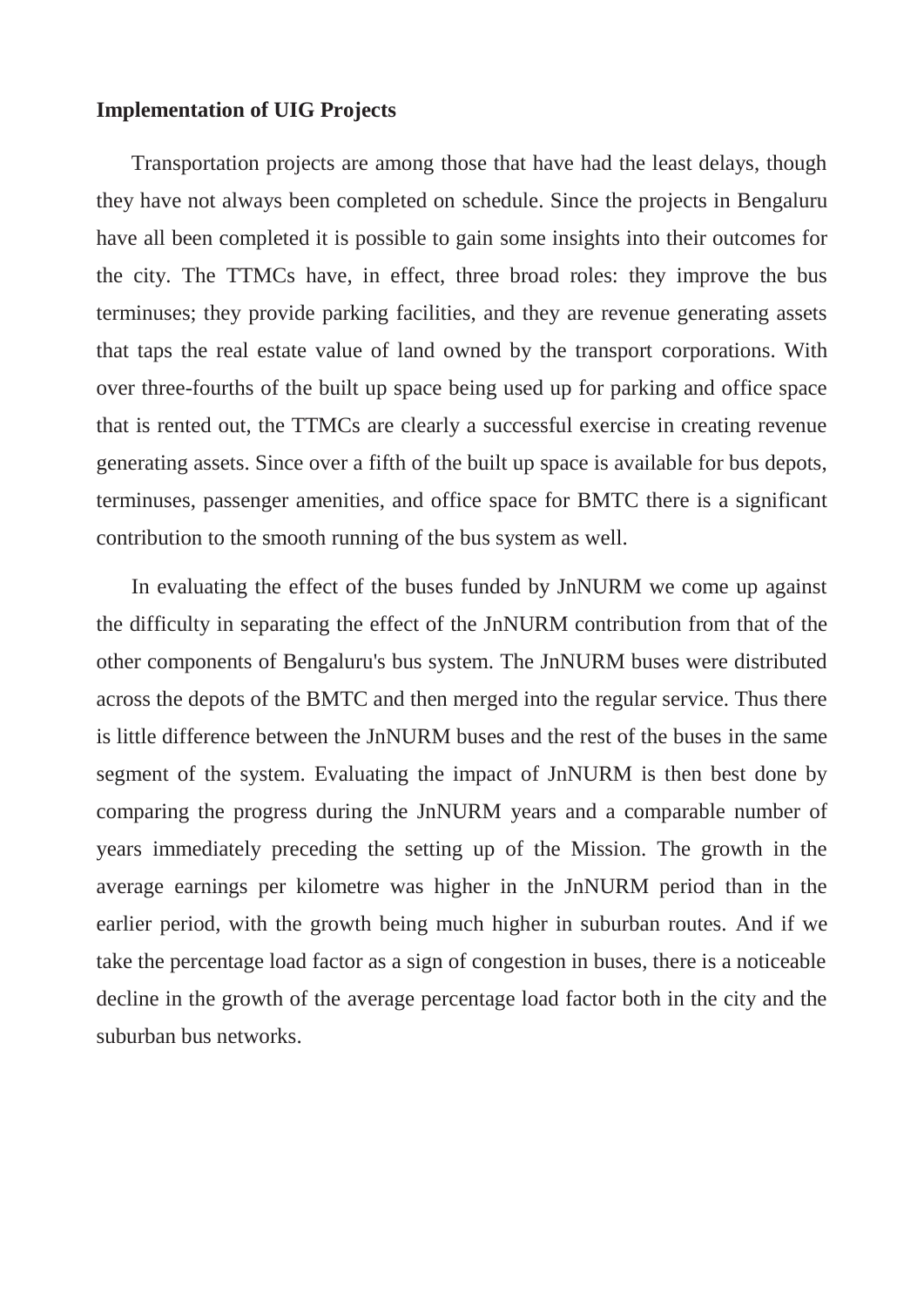The long-term impact of this success would however have to be measured in terms of its ability to draw commuters away from private transport and towards public transport. A successful initiative would result in a decline in the growth rate of the cars and two-wheelers registered. The picture here is mixed both across cities and across modes of private transport. The growth rate in the number of cars registered in Bengaluru district in the seven-year JnNURM period is higher than the growth rate in the seven years preceding the launch of JnNURM. This would suggest that the luxury buses have not quite been able to get car owners in Bengaluru to rely more heavily on the public transport system. In contrast the rate of growth of two-wheelers registered in Bengaluru district over the two periods has declined sharply. It would appear that two-wheeler owners in Bengaluru are being drawn towards public transport. Mysore presents the opposite picture. The rate of growth of car owners has declined while that of two wheelers has increased, if only marginally. Any shift away from public transport in that city is occurring with car owners, while two-wheeler owners seem largely unaffected.

Beyond the public transport system the JnNURM initiatives in transportation in Bengaluru are primarily in improving mobility on the city's roads. Bengaluru Development Authority has undertaken three projects – two flyovers and one underpass.

All three projects have taken significantly longer periods to complete than was estimated in their Detailed Project Reports. This has caused the costs of all the projects to escalate quite significantly. It is also worth noting that the delay was greater in the flyover projects than in the single underpass project.The BBMP had a much larger bouquet of projects aimed at improving mobility on Bengaluru's roads. It too faced the challenge of delays and cost overruns, with all the projects being delayed.The delays in the BBMP projects are the result of a very wide variety of reasons. The availability and acquisition of land would appear to be the single largest cause for delay, with Lokayukta investigations, financing cost overruns and the absence of work fronts also being significant causes.Mysore too has seen considerable delays for similar reasons.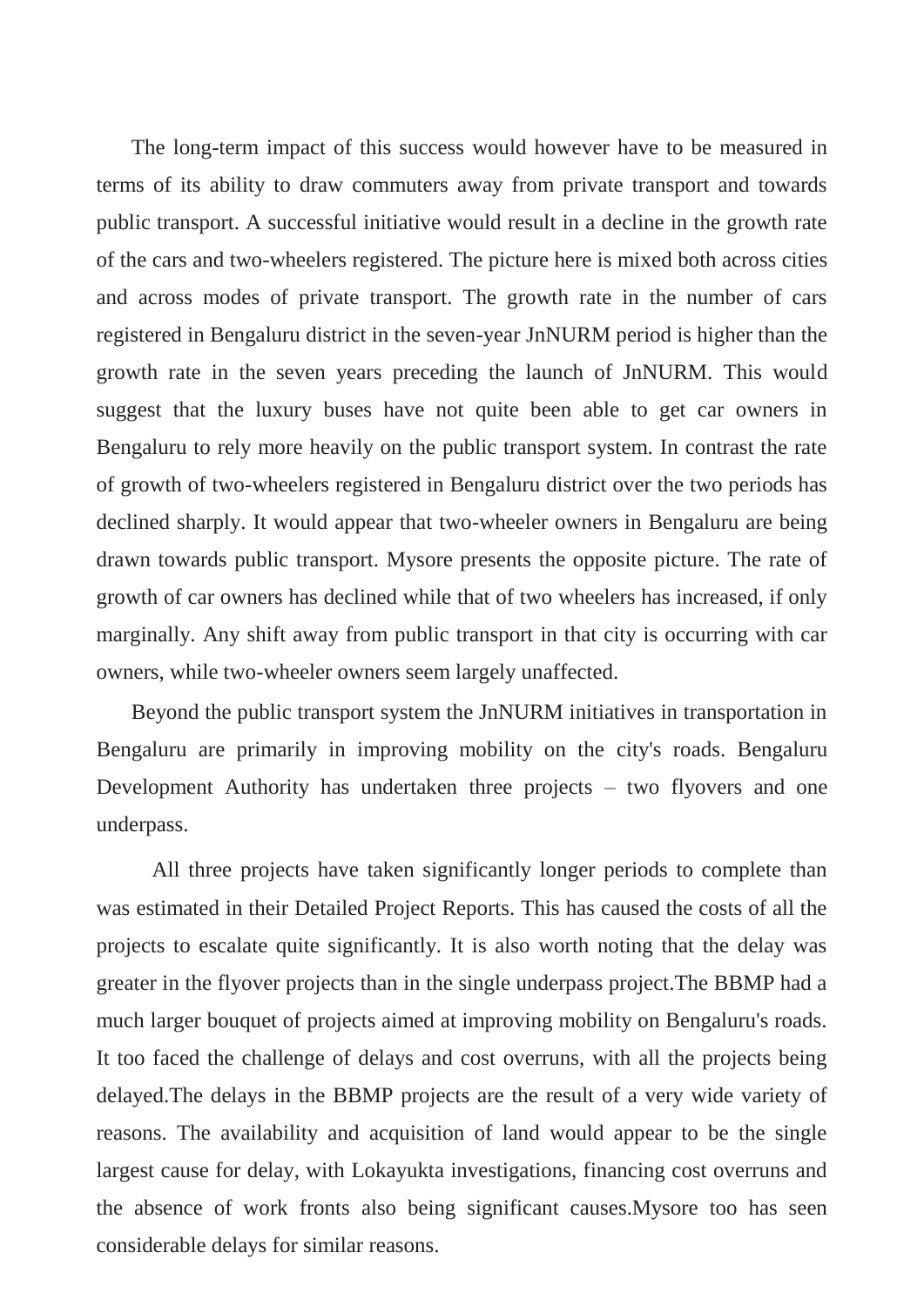In the case of water and sewerage projects in Bengaluru there has been delay in the implementation of 10 of the 11 projects.One of the main reasons for delay was the time take in obtaining clearances for the right of way from numerous departments.The picture in Mysore on the implementation of water and sewerage projects is not very different from that in Bengaluru. Going by the time schedules given in the DPR, both the projects in Mysore handled by KUWSDB have been delayed.

The Storm Water Drain projects in Bengaluru have had to overcome several obstacles. This has taken its toll both on the time schedules of the projects as well as their cost.Among the causes for the delay was that the projects had to get approval before they proceeded with land acquisition. The real estate boom in 2005 made many landowners reluctant to give up their land for the compensation offered by BBMP. Moreover, many slum dwellers were given land in areas where the storm water drain was planned. In order to meet the higher costs BBMP had to request the Government of Karnataka for assistance, which resulted in further delay.Also, getting labour to work in the unavoidable unhygienic conditions led to workers falling ill, thus adding to the human and financial costs.The MUDA project for remodelling storm water drains in Mysore has also been delayed.

### **Implementation of UIDSSMT Projects**

Given the year-wise approval of projects and the status of projects, it may not be farfetched to state that most of the projects seem to have been delayed. Discussions with DMA officials reveal that the reasons for the delay in UIDSSMT projects are not fundamentally different from those affecting UIG projects. The absence of coordination between agencies is a serious problem with UIDSSMT projects as well. There were land acquisition problems in Nanjangud and Shikaripura, which led to litigation in the High Court of Karnataka. But there were also more local factors affecting some projects. In Channapatna and Nanjangud the local representatives were not interested in the sewerage projects, and were insisting on roads and water projects.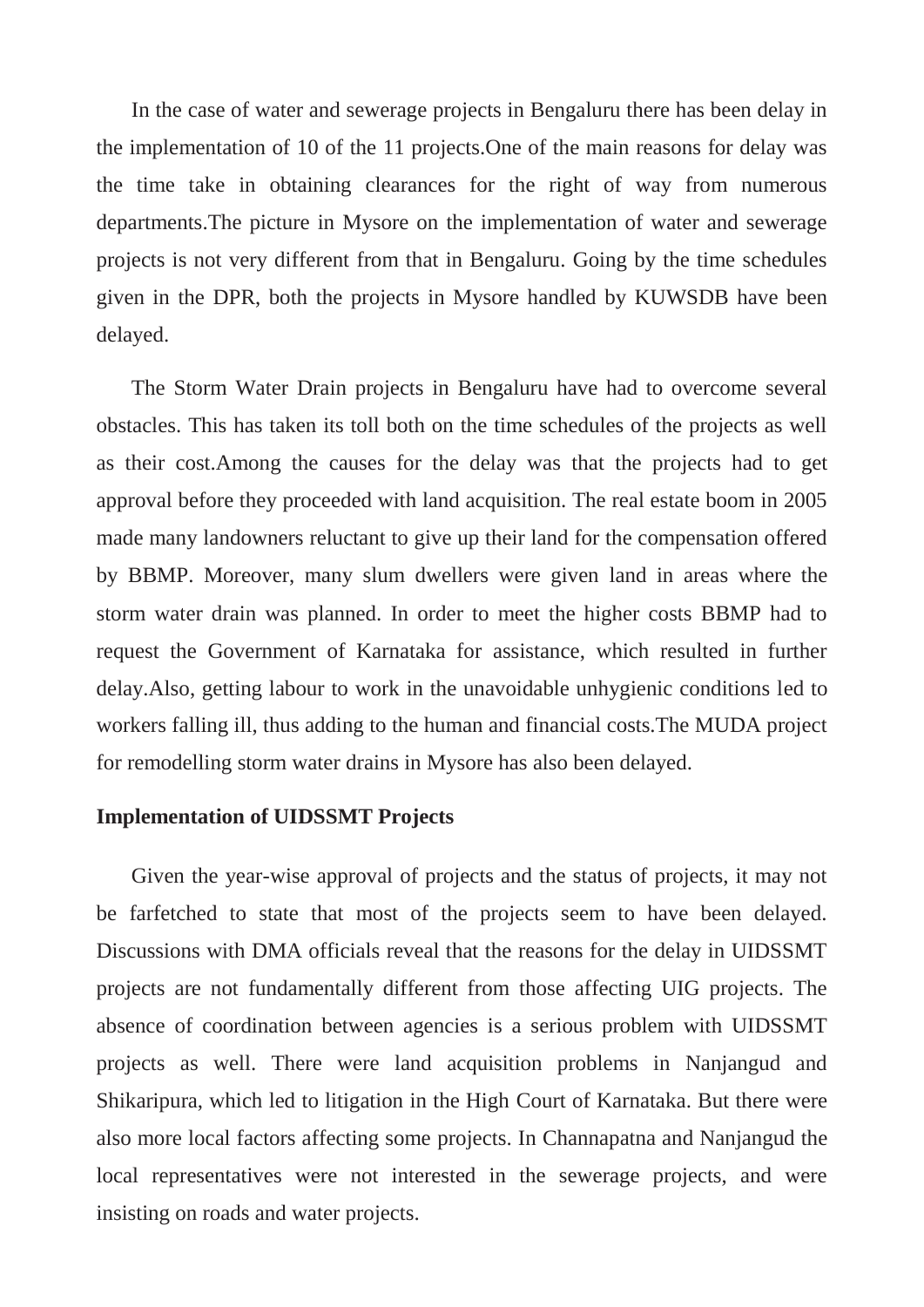### **Implementation of BSUP Projects**

As some of the projects have been completed it is useful to get an idea of the impact of JnNURM by comparing the conditions in JnNURM project units with those in other slums. And the picture that emerges in terms of the effects of JnNURM on basic services to the urban poor is not very encouraging. There is very little difference in terms of the access to services between JnNURM households and households in other slums. Arguably the most striking result is that the provision of these houses does not change even the proportion of households living in rented accommodation. Those living in these dwelling units spoke of other beneficiaries who had preferred to rent out the units they were allotted. In terms of connection to sewage lines too there was not much of a difference. Four-fifths of the slum dwelling units in Bengaluru were without a functioning tap in them and the picture was not very different in the JnNURM dwelling units. This number was much lower in the slums in Mysore, at less than a fifth, and the JnNURM dwelling units had an even lower percentage of houses without a functioning tap in them. The one area where there was a noticeable difference was in the proportion of households without a ration card. The JnNURM households did much better on this score. But this was only to be expected as the allotment of these units would itself depend on the ability to access entitlements from the government.

#### **Implementation of IHSDP Projects**

The implementation of the 34 projects sanctioned in Karnataka under the IHSDP brings out several unusual features. As per information on the stated parameters of IHSDP that could be obtained from KSDB, the tender release and the tender award date for a number of projects were the same. There could be various interpretations for this pattern, including perhaps the lack of good contractors who can take up the work in small towns. Again, in a few projects, tenders were already awarded before they were sanctioned by the CSMC. Despite the promptness in awarding the tenders there were considerable delays. Discussions with KSDB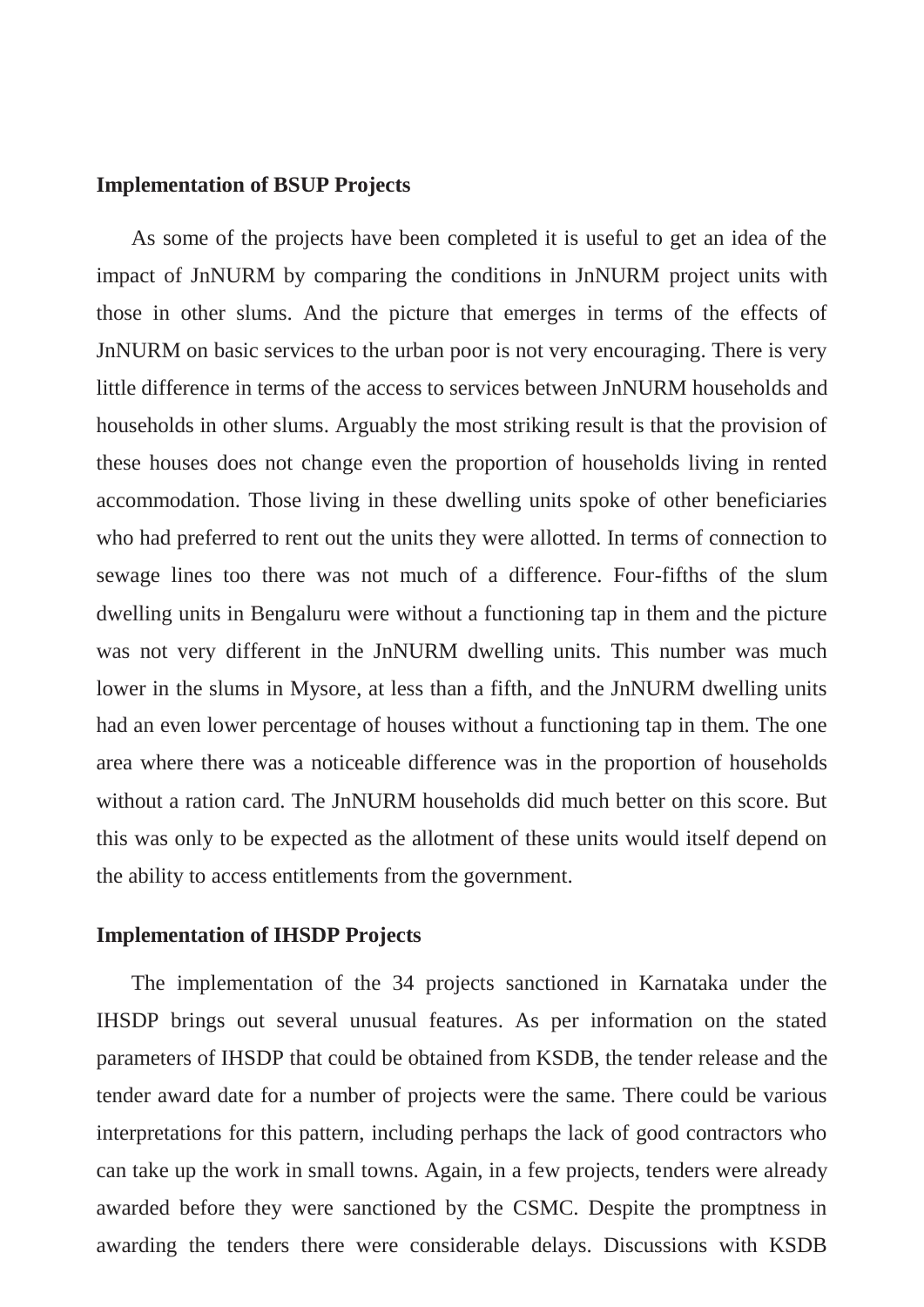officials revealed a variety of reasons for the delay. Since the construction of houses and infrastructure works were taken up in-situ, the existing units had to be shifted in a phased manner, thus causing delay. In some cases the delay was due to the lack of payment of the initial deposit by slum dwellers. The overall picture in terms of completion of projects is not entirely negative. As much as 92 per cent of the dwelling units have been completed. Among the completed units, 83.1 per cent have been occupied.

### **Reforms**

The 23 JnNURM reforms have been prioritized into two groups, those that are mandatory and those that are optional. In addition, Karnataka has targeted 12 sector-specific reforms in the transport sector. The 35 reforms can further be distinguished between whether they are to be implemented at the state or ULB level.The Ministry of Urban Development (MoUD) of the Government of India has verified that Karnataka has completed 89.6 per cent of the total reform target as on May, 2013. This puts Karnataka behind only Andhra Pradesh (92.6 per cent) and Maharashtra (90.6 per cent) at the national level.

Underlying this overall success are two questions: are the reforms that have been left out the more difficult, and important, ones? And how much of this reform process is attributable to JnNURM? The answers to these questions are somewhat less comforting. Among the state-level mandatory reforms that have not been completed are the creation of District Planning Committees and a Metropolitan Planning Committee for Bengaluru. This hampers the development of a comprehensive view of the needs of Karnataka's urban centres. In addition, some of the reforms, like rent control and the repeal of the urban land ceiling, that are listed as completed cannot be attributed to JnNURM for the simple reason that they were carried out before the Mission began.

In the mandatory reforms at the ULB– level a somewhat similar pattern emerges. Both Bengaluru and Mysore have managed to complete 92.5 per cent of the mandatory reforms designated for ULBs under JnNURM.The two Mission cities of Bengaluru and Mysore have achieved all the e-Governance elements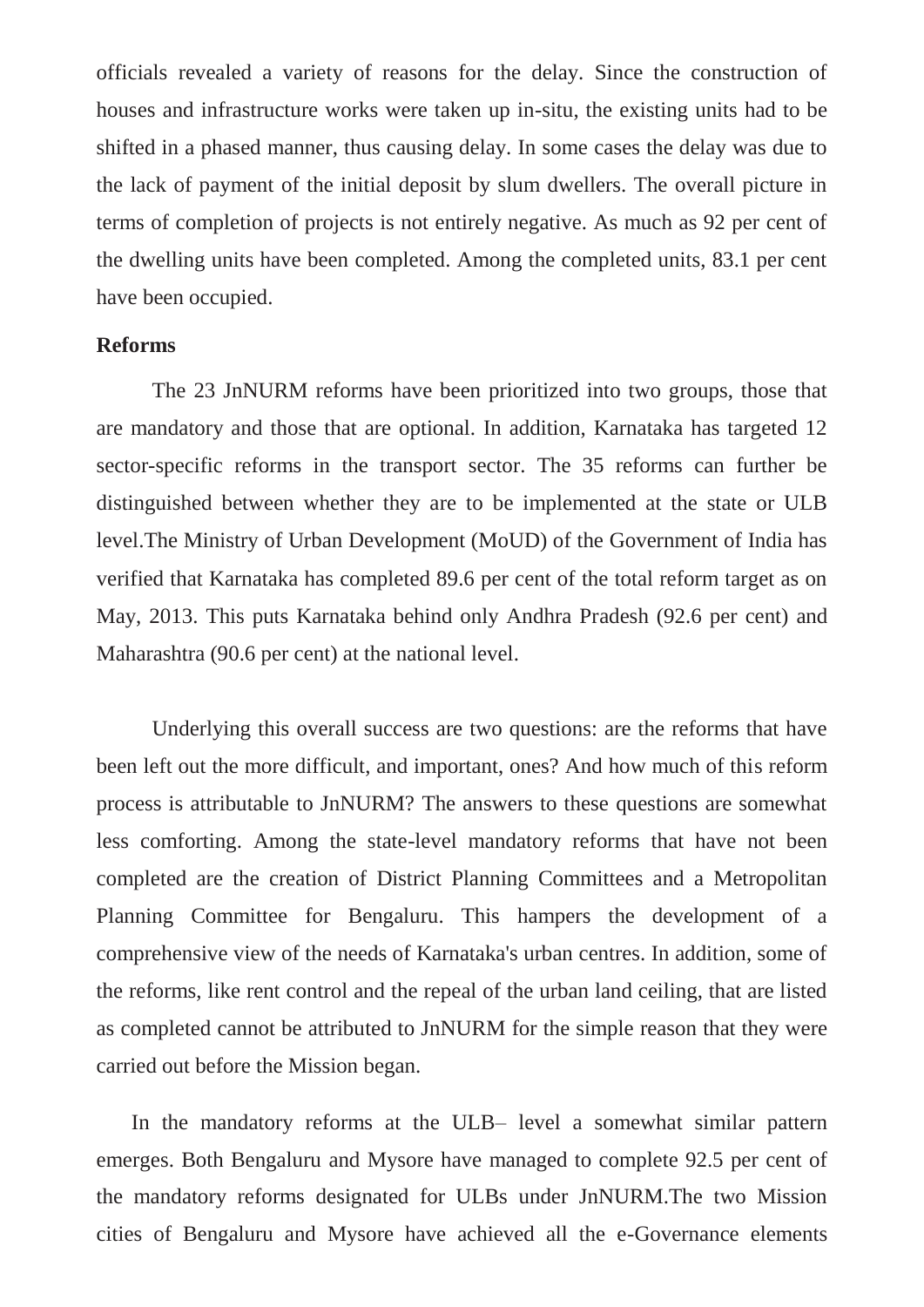prescribed in JnNURM.But if we look beyond the specific steps prescribed by JnNURM at the outcomes in terms of actual e-Governance, the differences between the Mission cities and some other cities in Karnataka are much less stark. While several of the procedural rules stipulated are not followed in the non-JnNURM cities, most of cities have already managed to integrate information technology. Similarly, following a state-level migration to the double-entry accounting system in 2005-06, we find that all the ULBs, both JnNURM and non-JnNURM cities, already have this reform in place.

In the case of property tax too it is difficult to attribute the implementation of reforms entirely to JnNURM. There are specific elements like those related to guidance values where Hubli-Dharwad has done better than Mysore.What is more interesting is the difference that can be seen between the picture that emerges in terms of the implementation of reform measures and the one that the NIAS survey throws up from the ground. This difference is particularly wide in the case of the need to achieve a 90 per cent ratio in the collection of property tax. The picture that emerges from the ground is that this condition has been met in all the cities and towns surveyed with the exception of Bengaluru. Though the official view is that the 90 per cent target has been achieved in Bengaluru, nearly a quarter of the house owners in the metropolis said they did not pay property tax.

The emphasis of JnNURM on user charges can be seen in the reforms laying out a series of steps that will help capture the O&M costs of the services being provided and to then recover these costs. Not surprisingly the first part of this process is easier to accomplish than the latter part. All the cities, both JnNURM and non-JnNURM have separate accounting systems for the services they provide. But ensuring the O&M costs are covered in the user charges for the services provided is more difficult. Bengaluru and Mysore only manage to recover around 70-75 per cent of their total costs every year.

One area where there is a clear difference in approach between the JnNURM cities and the other cities is in organizing services for the urban poor. While internal earmarking of funds for services to the urban poor follows JnNURM specifications in the Mission cities, the other cities do not follow this norm. The earmarking of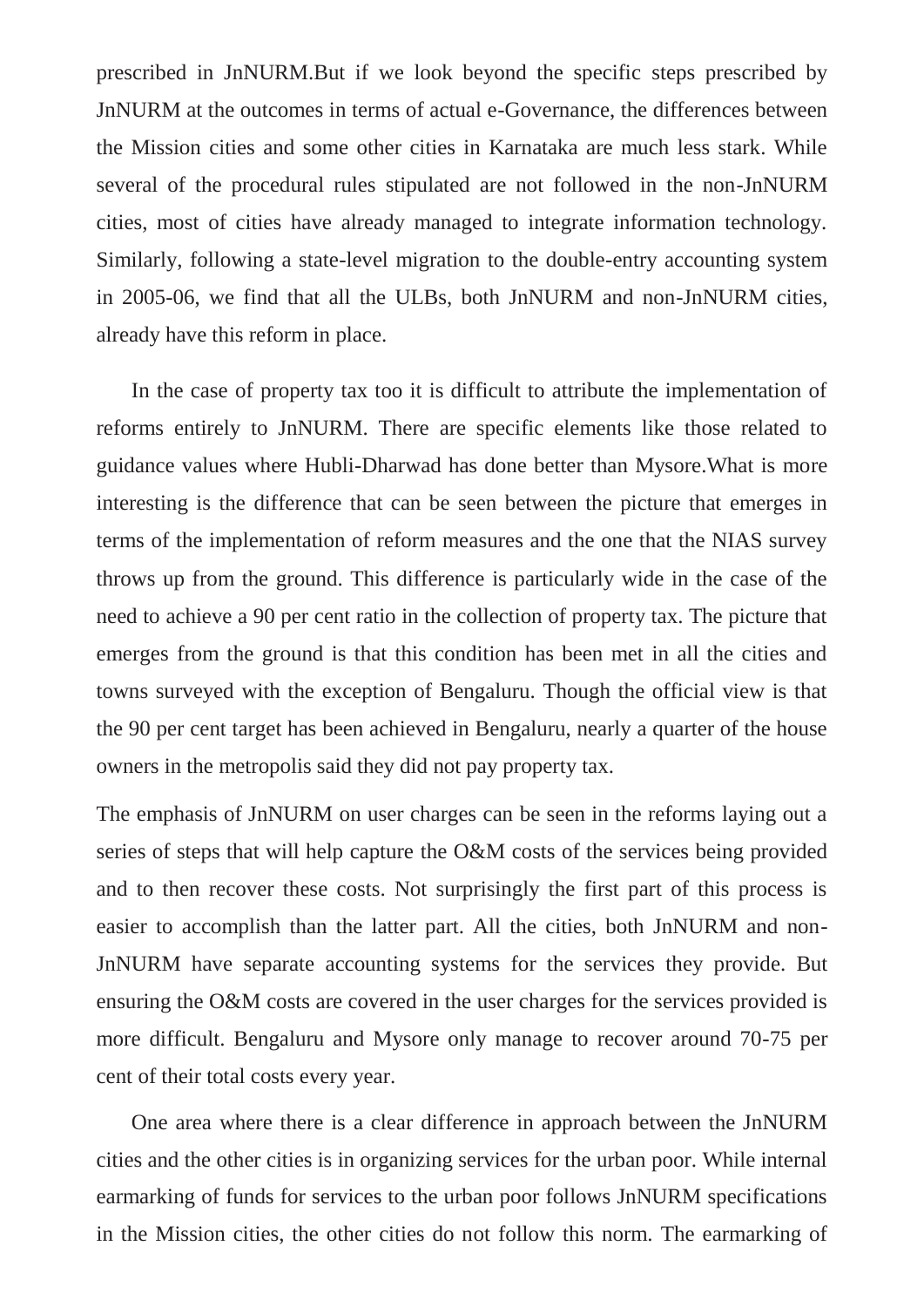funds for the urban poor in the other cities is based on existing systems of targeting the urban poor including funding for SC/ST, Backward Classes and the physically handicapped.

Karnataka has managed to complete most of the state-level optional reforms. Broadly speaking, there are only two categories of reforms that are still pending. They are the introduction of a property title certification system and earmarking of at least 20 to 25 per cent of developed land in all housing projects for the economically weaker sections. In the case of the Property Title Certification System, though Karnataka believes that it has achieved this reform, the MoUD does not concur.

A significant portion of the ULB-level optional reforms have been completed in the JnNURM mission cities. The primary reforms that are pending to be implemented are administrative in nature. Some administrative reforms that have been suggested by the Government of India have however not been implemented fully. These primarily consist of rationalisation of the ULB staff and expenditures. Though it is usual for every Municipal Commissioners to have a term two to three years, the ULBs do not offer the guarantee of the same which is required by the reforms.

# **Conclusions and Recommendations**

The picture that emerges from our evaluation of JnNURM in Karnataka is that contrary to its name the Mission is more an urban development strategy rather than one of urban renewal. Much as a case can be made out for a stronger urban renewal dimension to the Mission, the focus on urban development cannot be scoffed at in a process of significant urbanization. Keeping this wider view of the Mission the experience in Karnataka leads us to the following recommendations:

- 1. A strategy for intervention in urban Karnataka must move beyond the simple JnNURM classification of Mission cities and small and medium towns, to a threefold classification of urban centres in the state.
- 2. A separate toolkit must be created for the City Development Plans that are to be made for each category of city or town.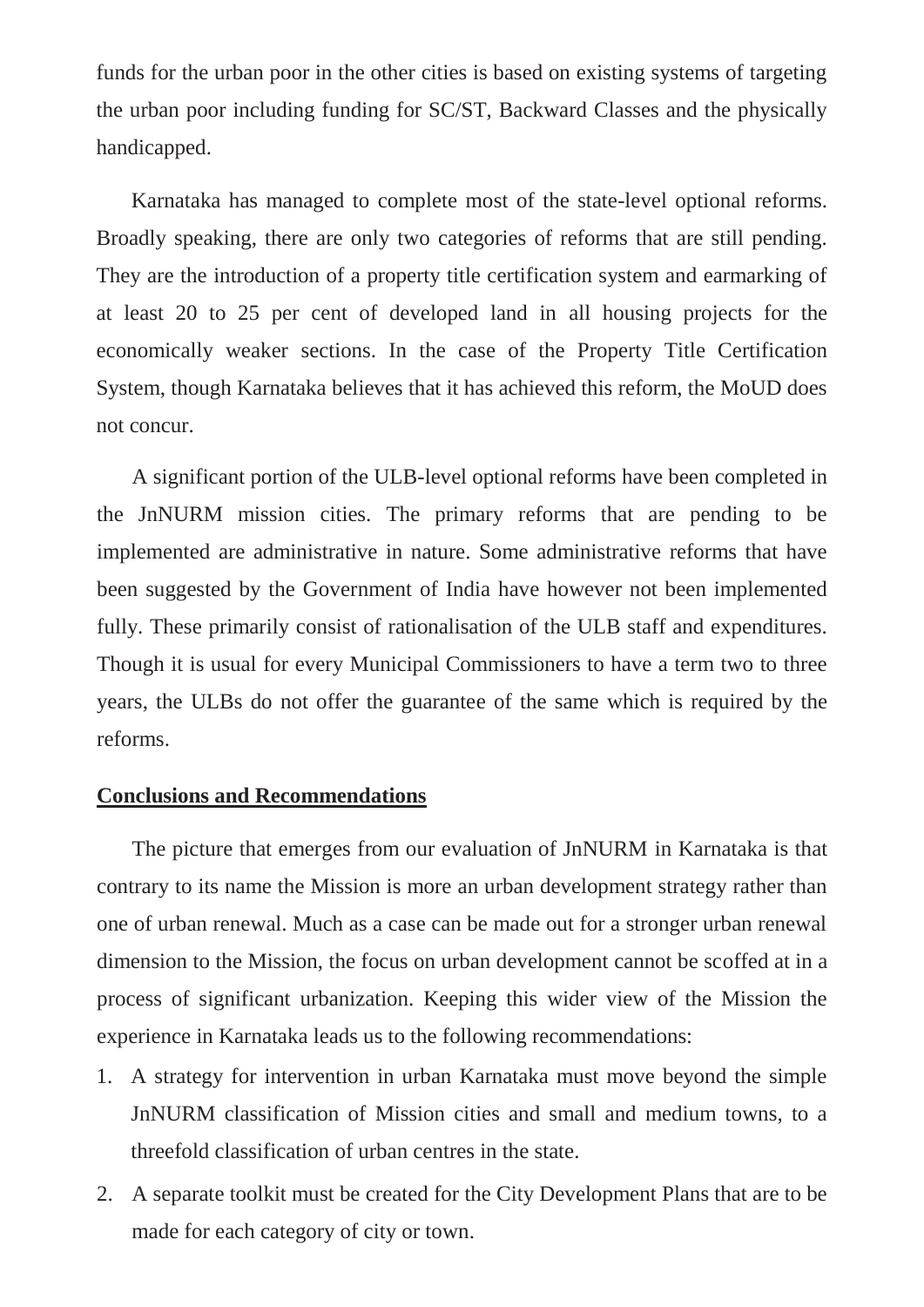- 3. A detailed list of heritage sites must be developed in Bengaluru and each of them be marked with a board that not only identifies them as heritage sites but also provides a brief account of why they qualify to be treated as such. In Mysore brief accounts of why individual sites qualify to be considered of value to heritage can be added to the existing boards.
- 4. Administrative units of the cities must be reduced to viable administrative sizes, while economic plans must be made for several administrative units put together.
- 5. Government officials must play a 11. A significant portion of resources set larger intellectual role in the formulation of City Development Plans as well the formulation of projects that arise from those plans.
- 6. There must be greater convergence between JnNURM and economic policies, particularly policies for information technology, biotechnology and manufacturing sectors. As a first step towards such a convergence, a viability gap fund must be created to provide for satellite town projects that involve both industry and real estate developers.
- 7. Standing-room-only buses at a nominal charge should be introduced within cities at the times when workers go to and return from work.
- 8. In districts where labour is leaving agriculture buses must be introduced at a nominal charge linking the rural areas with urban centres at times that would help workers go to and return from nearby working places.
- 9. The government must fix a specific amount of time that can be taken for each task in the implementation of the projects that have potential for avoidable delays. These details must be put up on the relevant websites, along with the actual performance.
- 10. Basic Services to the Urban Poor must include schemes that directly affect the poor wherever they live, and not be confined to slum dwellers alone.